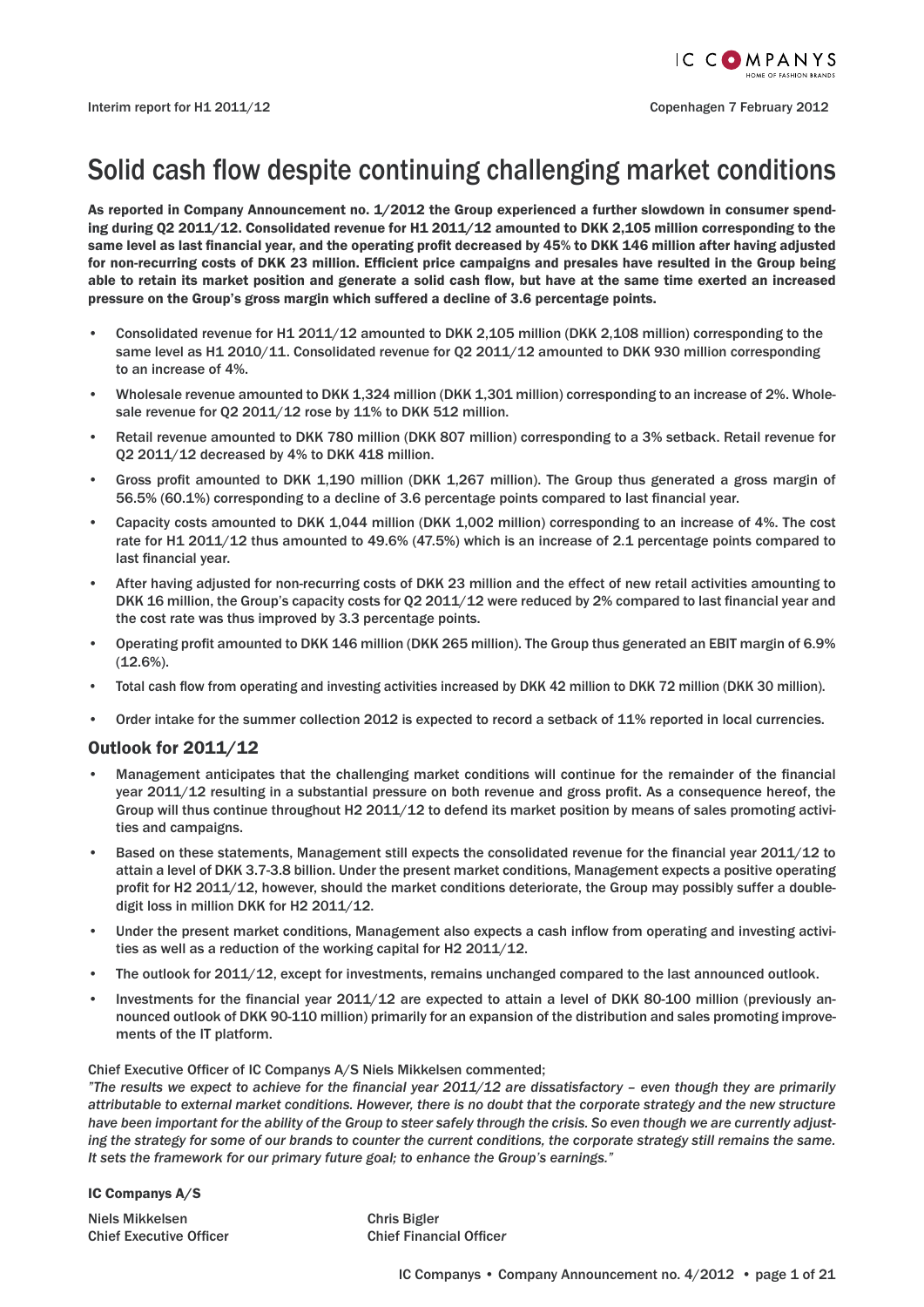## FINANCIAL HIGHLIGHTS AND KEY RATIOS

|                                                                   | Q <sub>2</sub> | <b>Q2</b> | H1.             | H1              |                   | Year      |
|-------------------------------------------------------------------|----------------|-----------|-----------------|-----------------|-------------------|-----------|
|                                                                   | 2011/12        | 2010/11   | 2011/12         | 2010/11         | <b>Traling 12</b> | 2010/11   |
| <b>DKK million</b>                                                | 3 months       | 3 months  | <b>6 months</b> | <b>6 months</b> | months**          | 12 months |
| <b>INCOME STATEMENT</b>                                           |                |           |                 |                 |                   |           |
| Revenue                                                           | 929.5          | 892.5     | 2,104.5         | 2,108.2         | 3,921.7           | 3,925.4   |
| Gross profit                                                      | 519.9          | 544.7     | 1,189.6         | 1,266.9         | 2,244.3           | 2,321.6   |
| Operating profit before depreciation and amortisation<br>(EBITDA) | 41.0           | 68.6      | 214.9           | 322.7           | 338.5             | 446.3     |
| Operating profit before depreciation and amortisation,            |                |           |                 |                 |                   |           |
| adjusted for non-recurring costs                                  | 64.0           | 68.6      | 237.9           | 336.7           | 375.9             | 474.7     |
| <b>Operating profit (EBIT)</b>                                    | (0.6)          | 37.7      | 145.9           | 264.9           | 202.3             | 321.3     |
| Net financials                                                    | (3.6)          | (2.7)     | (5.0)           | (7.1)           | (11.3)            | (13.4)    |
| Profit before tax                                                 | (4.2)          | 35.0      | 140.9           | 257.8           | 191.0             | 307.9     |
| Profit for the period                                             | (5.0)          | 26.0      | 103.5           | 189.8           | 160.0             | 246.3     |
| Comprehensive income                                              | 15.0           | 43.6      | 198.4           | 161.8           | 222.6             | 186.0     |
| <b>STATEMENT OF FINANCIAL POSITION</b>                            |                |           |                 |                 |                   |           |
| <b>Total non-current assets</b>                                   | 725.7          | 807.9     | 725.7           | 807.9           | 763.0             | 770.7     |
| <b>Total current assets</b>                                       | 1,372.3        | 1,241.5   | 1,372.3         | 1,241.5         | 1,335.3           | 1,155.7   |
| <b>Total assets</b>                                               | 2,098.0        | 2,049.4   | 2,098.0         | 2,049.4         | 2,098.4           | 1,926.4   |
| Share capital                                                     | 169.4          | 169.4     | 169.4           | 169.4           | 169.4             | 169.4     |
| <b>Total equity</b>                                               | 868.2          | 711.7     | 868.2           | 711.7           | 812.4             | 742.7     |
| <b>Total non-current liabilities</b>                              | 241.5          | 242.9     | 241.5           | 242.9           | 244.4             | 246.1     |
| <b>Total current liabilities</b>                                  | 988.3          | 1,094.8   | 988.3           | 1,094.8         | 1,041.6           | 937.6     |
| <b>CASH FLOW STATEMENT</b>                                        |                |           |                 |                 |                   |           |
| Cash flow from operating activities                               | 292.2          | 222.0     | 113.3           | 80.4            | 212.6             | 179.7     |
| Cash flow from investing activities                               | (27.1)         | (26.0)    | (41.5)          | (50.4)          | (94.3)            | (103.2)   |
| Cash flow from investments in property, plant                     |                |           |                 |                 |                   |           |
| and equipment                                                     | (21.4)         | (15.9)    | (31.8)          | (35.3)          | (75.8)            | (79.3)    |
| Total cash flow from operating and investing activities           | 265.1          | 196.0     | 71.8            | 30.0            | 118.3             | 76.5      |
| Cash flow from financing activities                               | (13.5)         | (133.9)   | (87.3)          | (146.9)         | (83.2)            | (142.8)   |
| Net cash flow for the period                                      | 251.6          | 62.1      | (15.5)          | (116.9)         | 35.1              | (66.3)    |
| <b>FINANCIAL KEY RATIOS</b>                                       |                |           |                 |                 |                   |           |
| Gross margin (%)                                                  | 55.9           | 61.0      | 56.5            | 60.1            | 57.2              | 59.1      |
| EBITDA margin (%)                                                 | 4.4            | 7.7       | 10.2            | 15.3            | 8.6               | 11.4      |
| EBITDA margin, adjusted for non-recurring costs (%)               | 6.9            | 7.7       | 11.3            | 16.0            | 9.6               | 12.1      |
| EBIT margin (%)                                                   | (0.1)          | 4.2       | 6.9             | 12.6            | 5.2               | 8.2       |
| Return on equity (%)                                              | (0.6)          | 3.6       | 12.9            | 26.0            | 19.7              | 33.1      |
| Equity ratio (%)                                                  | 41.4           | 34.7      | 41.4            | 34.7            | 38.7              | 38.6      |
| Average invested capital including goodwill                       | 1,332.0        | 1,237.0   | 1,236.8         | 1,129.9         | 1.230.7           | 1,209.2   |
| Return on invested capital (%)                                    |                | 3.3       | 11.8            | 23.4            | 16.4              | 26.6      |
| Net interest-bearing debt, end of period                          | 326.6          | 360.7     | 326.6           | 360.7           | 326.6             | 310.9     |
| Financial gearing (%)                                             | 37.6           | 50.7      | 37.6            | 50.7            | 40.2              | 41.9      |
|                                                                   |                |           |                 |                 |                   |           |
| <b>SHARE-BASED RATIOS*</b><br>Average number of shares excluding  |                |           |                 |                 |                   |           |
| treasury shares, diluted (thousand)                               | 16,402.1       | 16,290.2  | 16,428.4        | 16,290.2        | 16,394.2          | 16,519.9  |
| Share price, end of period, DKK                                   | 102.5          | 280.0     | 102.5           | 280.0           | 102.5             | 221.0     |
| Earnings per share, DKK                                           | (0.4)          | $1.6\,$   | 6.2             | 11.7            | 9.3               | 14.8      |
| Diluted earnings per share, DKK                                   | (0.4)          | 1.6       | 6.2             | 11.6            | 9.3               | 14.7      |
| Diluted cash flow per share, DKK                                  | 17.8           | 13.6      | 6.9             | 4.9             | 13.0              | 11.0      |
| Diluted net asset value per share, DKK                            | 42.0           | 35.8      | 52.7            | 42.7            | 53.0              | 44.7      |
| Diluted price earnings, DKK                                       | (258.8)        | 173.8     | 16.6            | 24.3            | 11.1              | 15.1      |
|                                                                   |                |           |                 |                 |                   |           |
| <b>EMPLOYEES</b><br>Number of employees                           |                |           |                 |                 |                   |           |
| (full-time equivalent at the end of the period)                   | 2,346          | 2,440     | 2,346           | 2,440           | 2,348             | 2,344     |
|                                                                   |                |           |                 |                 |                   |           |

The effect of IC Companys' programmes for share options and warrants has been included in the diluted values.

\*\* Calculated by using the simple average balance.

The key ratios and share data have been calculated according to the recommendations in "Recommendations and Ratios 2010" issued by the Danish Society of Financial Analysts. The equity ratio is calculated as the equity at period end divided by the total assets at period end.

#### Disclaimer

This announcement contains future-orientated statements regarding the Company's future development and performance and other statements that are not historic facts. Such statements are based on the currently well-founded prerequisites and expectations of the Management that may prove erroneous. The actual performance may deviate considerably from what has been outlined as planned, assumed, assessed or forecast in this announcement.

*This announcement is a translation from the Danish language. In the event of any discrepancy between the Danish and English versions, the Danish version shall prevail.*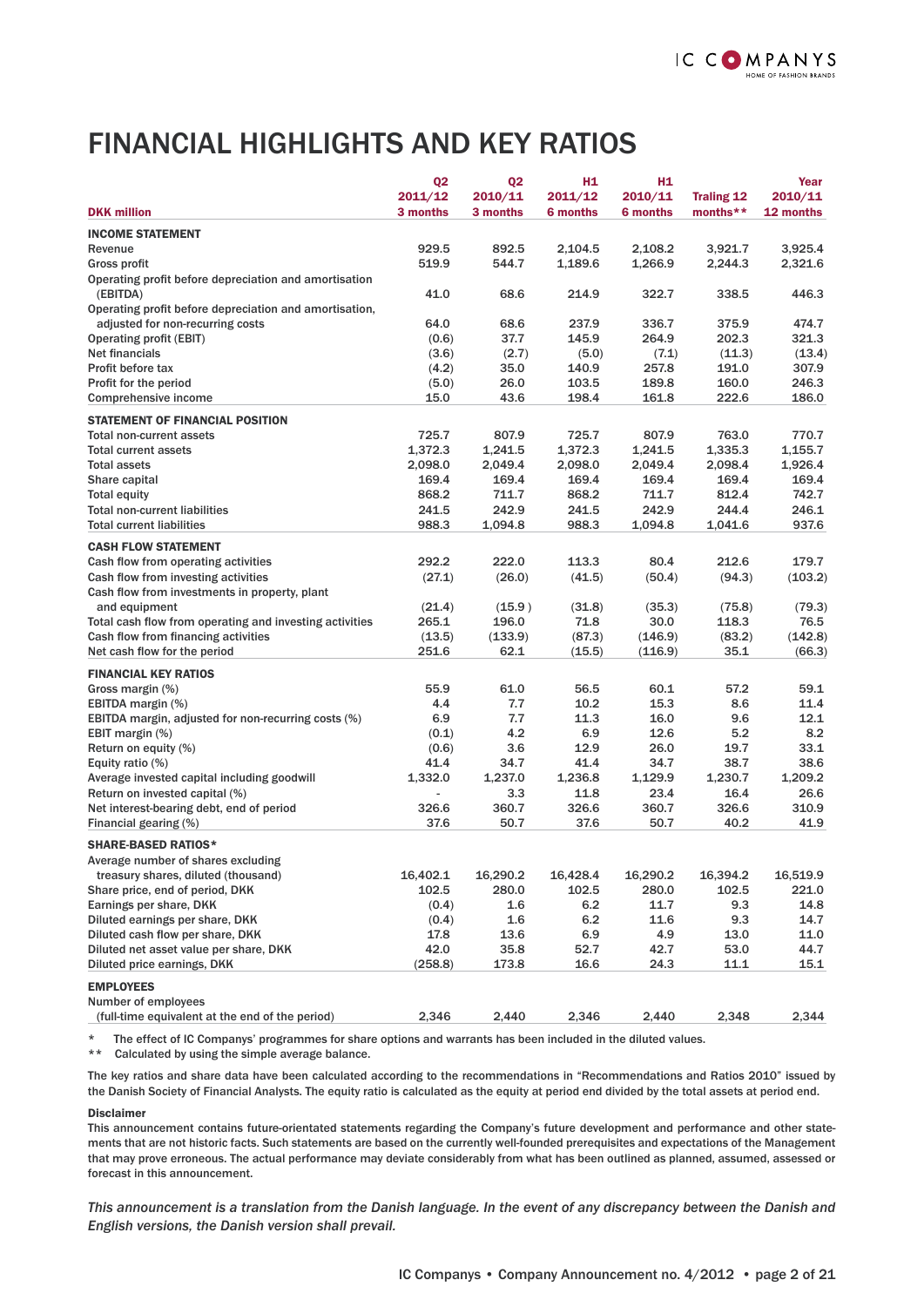## SUMMARY

When the Management announced the outlook for the financial year 2011/12 back in May 2011 (please se Company Announcement no. 5/2011), they expected an average growth rate of 10% and an average earnings increase of 25%. This scenario was based on a positive market situation and consequently also involved rising costs for new distribution.

However, during the summer 2011 the market situation changed. During H1 2011/12 the Group experienced a drastic slowdown in consumer spending which was partly due to the unusual warm weather during the autumn and winter and partly the worsened financial crisis (please se Company Announcement no.  $1/2012$ ). The competition for the consumers' money has consequently been rising during the period under review resulting in the amount of sales campaigns and presales being extraordinarily high.

The Group has thus experienced a substantial pressure on its gross margin from external factors influencing the sales markets. Furthermore, pressure on supplier capacity, high salary inflation and rising sourcing prices have, as expected, also had a further impact on the negative development.

As a consequence hereof, the Group deemed it necessary to warn on profits for the financial year under review several times and latest on 18 January 2012 through Company Announcement no. 1/2012.

This development is of course considered to be serious. Nevertheless, Management firmly believes that the new corporate strategy and organisational structure with enhanced transparency and flexibility have played a vital role for the brands and Group functions in being able to react in time. When we observed the first negative economic indicators, all planned cost increases were quickly cancelled and rolled back. Subsequently, a general adjustment of costs was taken.

Due to the significantly challenging market conditions, all Group brands generated lower retail revenues than expected, in particular for Q2 2011/12. The Group brands' wholesale also suffered from a higher rate of cancellations and returns than expected just as the in-season sales were lower than anticipated. However, on account of efficient price campaigns and presales, most of the Group brands have succeeded in retaining their market position as well as a solid cash flow. This would not have been possible without the enhanced execution power and more responsibility to the Group brands achieved by the implementation of the new organisational structure.

Due to the increased pressure on the gross margin, the consolidated operating profit declined from DKK 265 million to DKK 146 million after having adjusted for non-recurring costs of DKK 23 million which is highly dissatisfactory. Therefore, the main priority for the Management will thus be to regain earnings and revenue growth in the future. The focal point will continue to be the corporate portfolio strategy indicating a clear direction for the Group's brand segments and which is build on the seven key business disciplines; wholesale, retail/franchise, e-commerce, new markets, collection development, sourcing as well as brand building and marketing.

In general the Group continues to work towards creating an "asset light" model where tied-up capital in assets and leases is reduced while at the same time fixed costs are converted into variable costs which thereby enhances the flexibility in a challenging economic climate.

In the future Group brands under the segment "Affordable Luxury" will also invest in generating growth through increased market penetration and internationalisation which is expected to improve both revenue and earnings. In spite of the challenging market conditions, the brands Tiger of Sweden and By Malene Birger both succeeded in achieving this which underlines the brand strength and potential of this segment.

The brand Peak Performance has not performed according to expectations which is in particular attributable to the weather conditions at the beginning of the winter but also a number of internal factors. Therefore, after the succession of the brand management, the Group Management made a thoroughly review of the brand and launched a number of process improvements. The new Chief Executive Officer of Peak Performance Henrik Bunge will have his first official day on 1 May 2012 at the latest. Henrik joins the company from a position as Managing Director of Adidas Group Nordic where he achieved great results. Management has great confidence in Henrik's ability to improve Peak Performance's financial performance.

Group brands under the segment "Mid-market" and "Fast Fashion" are focussing on margin optimisation and strengthening their brand on the core markets. For that reason it is expected that these brands will primarily improve earnings more than revenue which several brands have already accomplished during H1 2011/12.

Furthermore, the corporate strategy also includes an efficient service platform. The task of creating expert knowledge in delivering solutions suited for the needs of the individual brands without necessarily producing the solutions themselves has been intensified.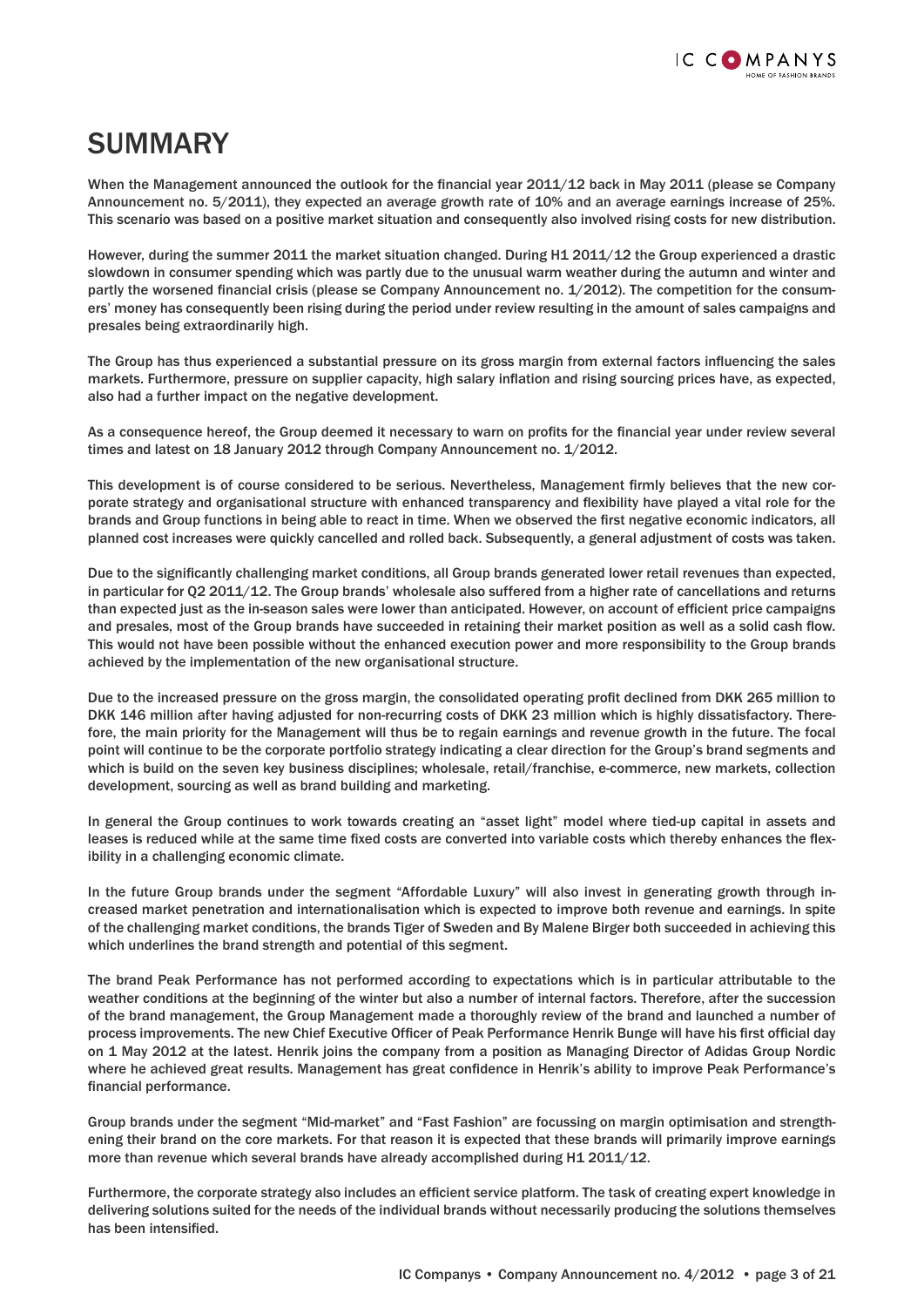

The service platform has been made more efficient, however, there are still areas where further optimisation is feasible such as the sourcing project initiated in August 2011 (please see Company Announcement no. 10/2011) which Management expects will lead to a significant improved efficiency.

The enhanced flexibility and execution power seen in the organisation together with the financial strength built up by the Company strongly indicate to the Management that the corporate strategy has been the right decision and it supports a sound foundation for future profit growth.

### Structural changes and general cost reductions

As announced in the interim report for Q1 2011/12, the development has led to an acceleration of structural changes which form a natural continuation of the corporate strategy as well as a number of general cost reductions.

Therefore, consolidated costs were affected by net non-recurring costs of DKK 23 million in Q2 2011/12 as expected. Included in this amount is a non-recurring income of DKK 12 million. After having adjusted for non-recurring costs and the effect of new retail activities amounting to DKK 16 million, consolidated costs for Q2 2011/12 were thus reduced by 2%. It is expected that the costs for the future quarters will attain a level below the level of the preceding financial year.

Termination of unprofitable distribution is expected to reduce revenue by DKK 20 million for H2 2011/12 and cause a further reduction of DKK 55 million for the next financial year.

In addition to the non-recurring costs, these measures are expected to lead to a reduction of the cost base by DKK 40 million for H2 2011/12 and a further reduction of DKK 40 million for the next financial year.

## REVENUE DEVELOPMENT

Revenue for H1 2011/12 amounted to DKK 2,105 million (DKK 2,108 million) corresponding to the same level as last financial year. The setback of 3% reported in Q1 2011/12 was thus offset in Q2 2011/12 by an increase of 4% of the revenue which in total amounted to DKK 930 million (DKK 893 million). H1 2011/12 has been challenging and both Group segments generated lower revenue than expected. The retail segment reported a setback of 3% whereas the wholesale segment reported a modest increase of 2%.

The revenue development for H1 2011/12 was positively affected by changes in the store portfolio amounting to DKK 6 million and by foreign currency translations amounting to DKK 16 million. The revenue development for Q2 2011/12 was positively affected by changes in the store portfolio amounting to DKK 3 million and by foreign currency translations amounting to DKK 3 million. Since foreign currency exposure risks generally are hedged, the total gain, as a consequence of foreign currency fluctuations, is considerably lower.

The Group's trailing 12 months revenue for Group brands is illustrated by brand and geographic breakdowns below.



#### Group brands

The adverse development in the Group's revenue for H1 2011/12 embraces different trends in the individual Group brands. 6 out of 11 Group brands reported progress and the brands By Malene Birger and Soaked in Luxury reported double-digit growth rates. In return the brands Jackpot and Cottonfield have been affected severely by the development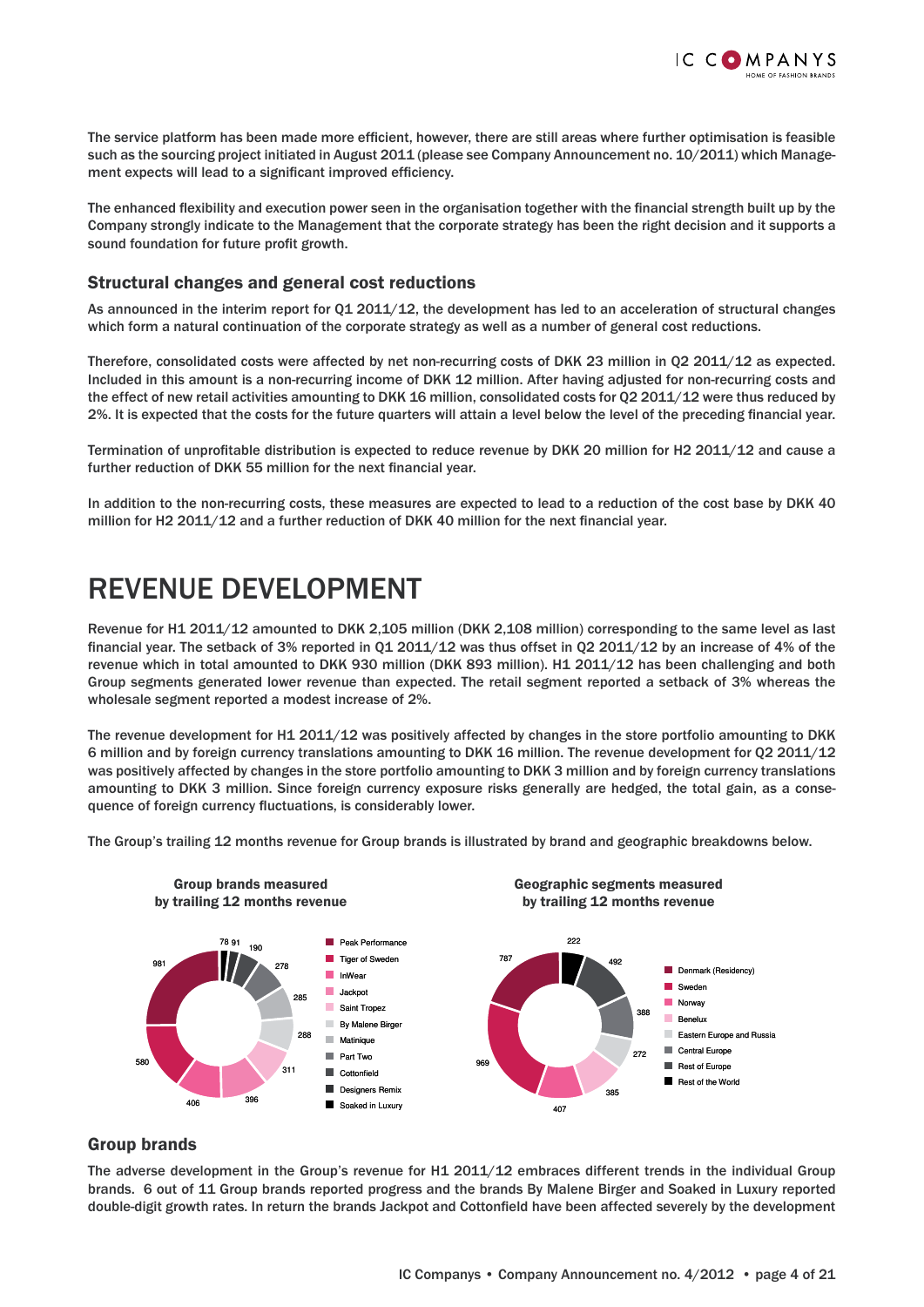

and large exposure towards retail. The brand Peak Performance, which only reported of modest growth, has particularly been challenged due to the unusual warm weather during autumn and winter.

7 out of 11 Group brands reported progress for Q2 2011/12. The brands Tiger of Sweden, Part Two, By Malene Birger, Saint Tropez, Soaked in Luxury and Designers Remix generated double-digit growth rates whereas the brands Jackpot and Cottonfield suffered substantial setbacks caused by the continuing low consumer spending and the significant adverse development in Poland. A major part of the growth reported in  $Q2 2011/12$  is attributable to efficient price campaigns and presales.

#### Group geographic markets

4 of the Group geographic markets reported growth for H1 2011/12. The consumer confidence in Norway is still high and the Group has entered into selected partnerships in specific new markets. Sales activities have generated growth in Denmark in spite of a pronounced negative development in consumer confidence. The Group thus experienced a deterioration of the market conditions during H1 2011/12.

6 of the Group geographic markets reported growth for Q2 2011/12. To a large extent this development is driven by sales activities. A significant change in the economic climate in Poland has caused a double-digit setback of the total development in Eastern Europe and Russia.

#### Group distribution channels

|                              |                           |                                                                                           |                          |                          |                          |         | Non-                             | Non-    | <b>Group</b>   | Group          |
|------------------------------|---------------------------|-------------------------------------------------------------------------------------------|--------------------------|--------------------------|--------------------------|---------|----------------------------------|---------|----------------|----------------|
|                              | <b>WholesaleWholesale</b> |                                                                                           | <b>Retail</b>            | <b>Retail</b>            | <b>Total</b>             |         | <b>Total allocated allocated</b> |         | total          | total          |
|                              | H1                        | H1                                                                                        | H1                       | Н1                       | H1                       | Н1      | Н1                               | H1      | H <sub>1</sub> | H <sub>1</sub> |
|                              |                           | 2011/12 2010/11 2011/12 2010/11 2011/12 2010/11 2011/12 2010/11 2011/12 2010/11           |                          |                          |                          |         |                                  |         |                |                |
| <b>DKK million</b>           |                           | 6 months 6 months 6 months 6 months 6 months 6 months 6 months 6 months 6 months 6 months |                          |                          |                          |         |                                  |         |                |                |
| Revenue                      | 1.324.4                   | 1.300.8                                                                                   | 780.1                    | 807.4                    | 2.104.5                  | 2.108.2 |                                  | ۰       | 2.104.5        | 2,108.2        |
| Growth (%)                   | 2                         |                                                                                           | (3)                      | ٠                        | 0                        |         |                                  |         | 0              |                |
| <b>Operating profit</b>      | 219.5                     | 261.8                                                                                     | 7.3                      | 80.2                     | 226.8                    | 342.0   | (80.9)                           | (77.1)  | 145.9          | 264.9          |
| EBIT margin (%)              | 16.6                      | 20.1                                                                                      | 0.9                      | 9.9                      | 10.8                     | 16.2    |                                  |         | 6.9            | 12.6           |
| <b>Net financials</b>        | $\overline{\phantom{a}}$  | $\overline{\phantom{a}}$                                                                  | $\overline{\phantom{a}}$ | $\overline{\phantom{a}}$ | $\overline{\phantom{a}}$ | ٠       | (5.0)                            | (7.1)   | (5.0)          | (7.1)          |
| <b>Profit before tax</b>     | 219.5                     | 261.8                                                                                     | 7.3                      | 80.2                     | 226.8                    | 342.0   | (85.9)                           | (84.2)  | 140.9          | 257.8          |
| Tax on profit for the period |                           |                                                                                           |                          | $\blacksquare$           |                          |         | (37.4)                           | (68.0)  | (37.4)         | (68.0)         |
| <b>Profit for the period</b> | 219.5                     | 261.8                                                                                     | 7.3                      | 80.2                     | 226.8                    | 342.0   | (123.4)                          | (152.2) | 103.5          | 189.8          |

|                              |                           |                                                                                           |                |                          |                          |                          | Non-                             | Non-                     | <b>Group</b>   | <b>Group</b>   |
|------------------------------|---------------------------|-------------------------------------------------------------------------------------------|----------------|--------------------------|--------------------------|--------------------------|----------------------------------|--------------------------|----------------|----------------|
|                              | <b>WholesaleWholesale</b> |                                                                                           | <b>Retail</b>  | <b>Retail</b>            | <b>Total</b>             |                          | <b>Total allocated allocated</b> |                          | total          | total          |
|                              | Q2                        | Q <sub>2</sub>                                                                            | Q <sub>2</sub> | Q <sub>2</sub>           | Q <sub>2</sub>           | Q <sub>2</sub>           | Q <sub>2</sub>                   | Q <sub>2</sub>           | Q <sub>2</sub> | Q <sub>2</sub> |
|                              |                           | 2011/12 2010/11 2011/12 2010/11 2011/12 2010/11 2011/12 2010/11 2011/12 2010/11           |                |                          |                          |                          |                                  |                          |                |                |
| <b>DKK million</b>           |                           | 3 months 3 months 3 months 3 months 3 months 3 months 3 months 3 months 3 months 3 months |                |                          |                          |                          |                                  |                          |                |                |
| Revenue                      | 511.5                     | 459.2                                                                                     | 418.1          | 433.3                    | 929.5                    | 892.5                    |                                  | ٠                        | 929.5          | 892.5          |
| Growth (%)                   | 11                        | ٠                                                                                         | (4)            | ٠                        | 4                        | $\overline{\phantom{a}}$ |                                  | ۰                        | 4              |                |
| <b>Operating profit</b>      | 30.2                      | 36.4                                                                                      | 17.0           | 48.5                     | 47.2                     | 84.9                     | (47.8)                           | (47.2)                   | (0.6)          | 37.7           |
| EBIT margin (%)              | 5.9                       | 7.9                                                                                       | 4.1            | 11.2                     | 5.1                      | 9.5                      |                                  | $\overline{\phantom{a}}$ | (0.1)          | 4.2            |
| Net financials               | $\overline{\phantom{0}}$  |                                                                                           |                | $\blacksquare$           | $\overline{\phantom{a}}$ |                          | (3.6)                            | (2.7)                    | (3.6)          | (2.7)          |
| <b>Profit before tax</b>     | 30.2                      | 36.4                                                                                      | 17.0           | 48.5                     | 47.2                     | 84.9                     | (51.4)                           | (49.9)                   | (4.2)          | 35.0           |
| Tax on profit for the period | $\blacksquare$            |                                                                                           |                | $\overline{\phantom{0}}$ | $\overline{\phantom{0}}$ | ٠                        | (0.8)                            | (9.0)                    | (0.8)          | (9.0)          |
| <b>Profit for the period</b> | 30.2                      | 36.4                                                                                      | 17.0           | 48.5                     | 47.2                     | 84.9                     | (52.2)                           | (58.9)                   | (5.0)          | 26.0           |

#### Wholesale segment

Total wholesale revenue for H1 2011/12 amounted to DKK 1,324 million (DKK 1,301 million) corresponding to an increase of 2%. Pre-order revenue rose by 1% while in-season sales rose by 6%. Franchise revenue rose by 18% compared to last financial year.

Total wholesale revenue for Q2 2011/12 amounted to DKK 512 million (DKK 459 million) corresponding to an increase of 11%. Pre-order revenue rose by 14% while in-season sales rose by 5%. Franchise revenue rose by 51% compared to last financial year.

This development should be compared against a total increase of 4% in order intake for the autumn and winter collections reported in local currencies. In addition to this, there is also the positive effect from the Group's planned change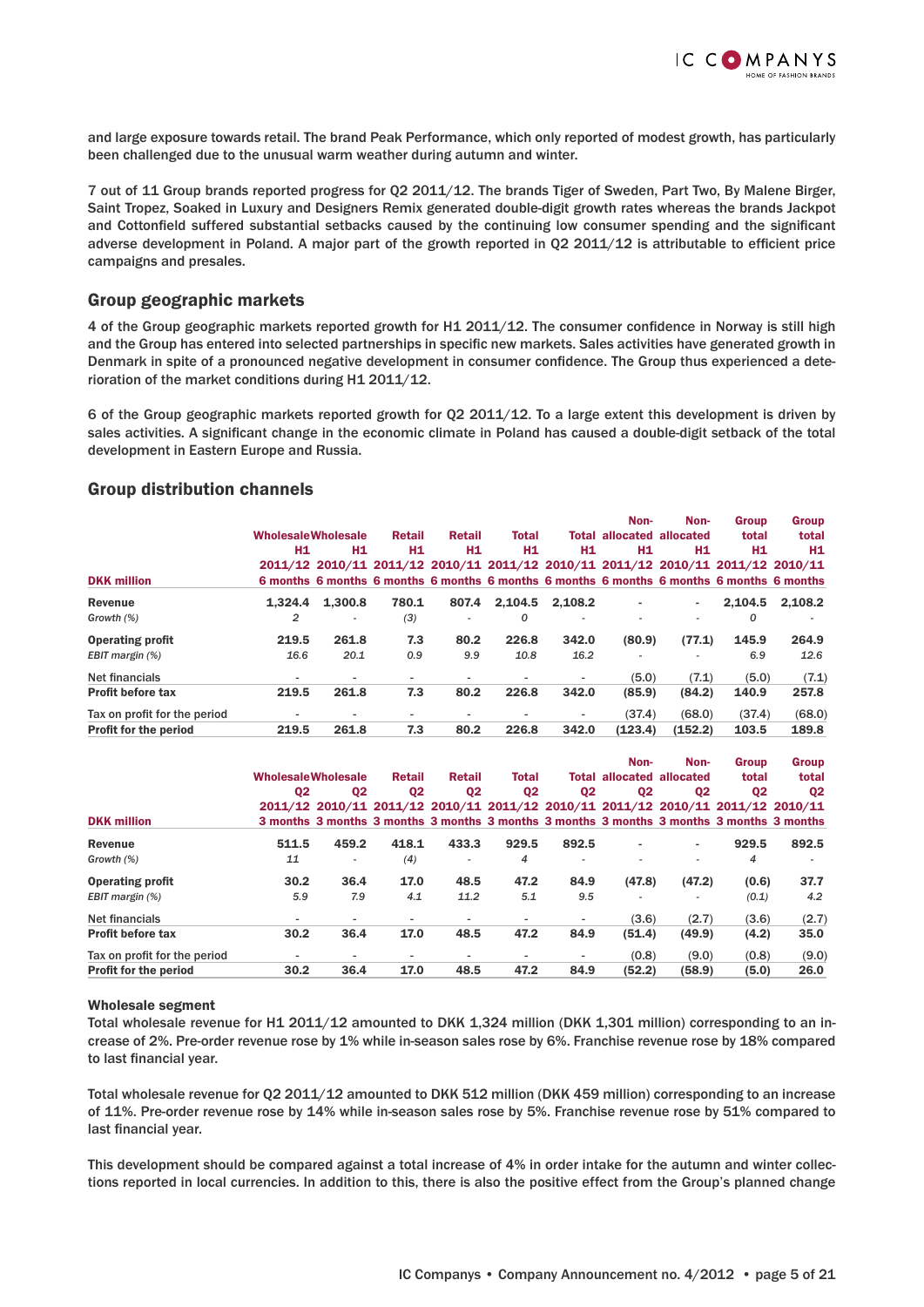

in delivery flows resulting in the Group's spring products generally being delivered more punctually from the producers and then consequently delivered earlier to the stores. The change in delivery flows from  $Q1 2011/12$  to  $Q4 2010/11$ had a negative impact on revenue for H1 2011/12 by DKK 33 million whereas the change in delivery flows from Q3 to Q2 2011/12 had a positive impact by DKK 52 million for H1 2011/12 (DKK 32 million). However, the challenging market conditions have resulted in a higher rate of discounts and cancellations which has affected the wholesale revenue significantly during  $H1 2011/12$ .

Wholesale operating profit for H1 2011/12 declined by DKK 42 million to DKK 220 million (DKK 262 million) corresponding to an EBIT margin of 16.6% (20.1%). The reduced EBIT margin is attributable to a significant pressure on the Group's gross margin as a consequence of rising sourcing costs and deterioration of market conditions. The cost rate is retained at the same level as last financial year in spite of non-recurring costs of DKK 6 million.

Wholesale operating profit for Q2 2011/12 declined by DKK 6 million to DKK 30 million (DKK 36 million). This development is attributable to a decrease of the gross margin by 4.9 percentage points, primarily as a consequence of discounts and cancellations, in spite of an improvement of the cost rate by 2.9 percentage points.

The Group opened 28 new franchise stores and closed down 8 stores during H1 2011/12. In total this results in a net influx of 3,400 square metres. The Group thereby offers services for 182 franchise stores with a total store area of 28,500 square metres.

|                           | <b>Existing 31.12.2011</b> | <b>Opened last 6 months</b> | <b>Closed last 6 months</b> |
|---------------------------|----------------------------|-----------------------------|-----------------------------|
| <b>Franchise</b>          | <b>Stores</b>              | <b>Stores</b>               | <b>Stores</b>               |
| <b>Denmark</b>            | 26                         |                             |                             |
| Sweden                    | 24                         |                             |                             |
| Norway                    | 9                          |                             |                             |
| <b>Benelux countries</b>  | 22                         | ხ                           | 5                           |
| Eastern Europe and Russia | 35                         |                             | $\mathbf{2}$                |
| <b>Central Europe</b>     | 36                         |                             |                             |
| <b>Rest of Europe</b>     | 14                         |                             |                             |
| <b>Rest of the World</b>  | 16                         |                             |                             |
| Total                     | 182                        | 28                          |                             |

The total order intake for the spring collection 2012 decreased by 4% reported in local currencies. It is expected that the total order intake for the Group, including Saint Tropez and Soaked in Luxury, for the summer collection 2012 will decrease by 11% reported in local currencies. The development in order intake reflects the wholesale customers' reaction towards the challenging market conditions.

#### Retail segment

Total retail revenue for H1 2011/12 amounted to DKK 780 million (DKK 807 million) corresponding to a reduction of 3%. Retail revenue was positively affected by changes in the store portfolio amounting to DKK 6 million. Same-store sales for H1 2011/12 decreased by 7%. The total retail sales per square metre on a trailing 12 months turnover basis amounted to DKK 29,800 (DKK 30,300 last quarter). The outlet revenue constituted 12% of the total retail revenue and reduced same-store sales by 1 percentage point.

Retail revenue for Q2 2011/12 amounted to DKK 418 million (DKK 433 million) corresponding to a reduction of 4%. Retail revenue was positively affected by changes in the store portfolio amounting to DKK 3 million. Same-store sales for Q2 2011/12 decreased by 7%. The outlet revenue constituted 13% of the total retail revenue and increased same-store sales by 1 percentage point.

The declining consumer confidence and the unusual warm weather have to a large extent affected the traffic to the stores as well as consumer spending.

Retail operating profit for H1 2011/12 amounted to DKK 7 million (DKK 80 million) corresponding to a reduction of DKK 73 million which is attributable to the worsened gross margin and cost rate. The half year under review has been marked by large clearance sales. The challenging market conditions, which have led to a setback in same-store sales as well as lack of sales in newly opened stores, have had a negative impact on the retail operating profit. Finally, the retail segment was also affected by non-recurring costs of DKK 10 million for H1 2011/12 whereas H1 2010/11 was positively affected by sales proceeds of DKK 8 million.

Retail operating profit for Q2 2011/12 declined by DKK 32 million to DKK 17 million (DKK 49 million). This development is attributable to a decrease of the gross margin by 3.9 percentage points, primarily as a consequence of campaign activities, and by an adverse development of the cost rate by 3.2 percentage point which is due to a significant same-store setback.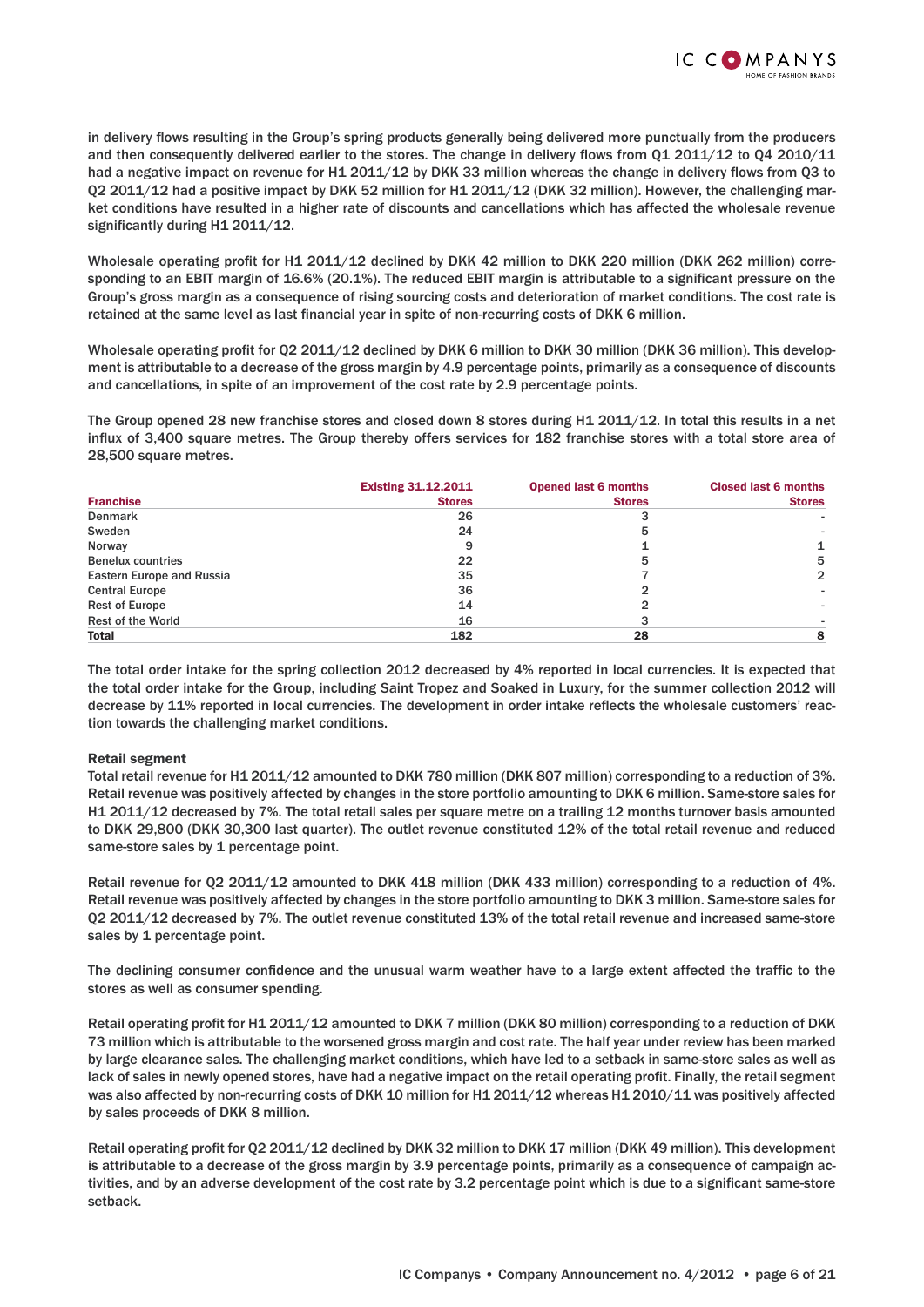

The Group opened 25 new stores and closed down 8 stores during H1 2011/12. In total this results in a net influx of 1,000 square metres and brings the Group's total retail area to 50,500 square metres distributed between 306 stores.

|                                  | <b>Existing 31.12.2011</b> | <b>Opened last 6 months</b> | <b>Closed last 6 months</b> |
|----------------------------------|----------------------------|-----------------------------|-----------------------------|
| Retail*                          | <b>Stores</b>              | <b>Stores</b>               | <b>Stores</b>               |
| <b>Denmark</b>                   | 59                         |                             |                             |
| Sweden                           | 34                         | 5                           |                             |
| Norway                           | 10                         |                             |                             |
| <b>Benelux countries</b>         | 25                         |                             |                             |
| <b>Eastern Europe and Russia</b> | 64                         |                             | $\overline{2}$              |
| <b>Central Europe</b>            | 24                         |                             |                             |
| <b>Rest of Europe</b>            | 6                          |                             |                             |
| <b>Rest of the World</b>         |                            |                             |                             |
| Total                            | 222                        | 14                          | 6                           |

\* 34 outlets constituting 7,800 square metres are included in the Group's own stores. During the past 6 months 4 outlets were opened and non were closed.

|                           | <b>Existing 31.12.2011</b> | <b>Opened last 6 months</b> | <b>Closed last 6 months</b> |
|---------------------------|----------------------------|-----------------------------|-----------------------------|
| <b>Retail</b>             | <b>Concessions</b>         | <b>Concessions</b>          | <b>Concessions</b>          |
| <b>Denmark</b>            | 30                         |                             |                             |
| Sweden                    | 23                         | 5                           |                             |
| Norway                    | 2                          |                             |                             |
| <b>Benelux countries</b>  | 26                         |                             |                             |
| Eastern Europe and Russia |                            |                             |                             |
| <b>Central Europe</b>     |                            |                             |                             |
| <b>Rest of Europe</b>     |                            |                             |                             |
| <b>Rest of the World</b>  |                            |                             |                             |
| Total                     | 84                         | 11                          |                             |

For further details of Group segments, please see Note 4 Segment information.

## EARNINGS DEVELOPMENT

#### Gross margin still under pressure

Gross profit for H1 2011/12 amounted to DKK 1,190 million (DKK 1,267 million) corresponding to a decrease of DKK 77 million. The gross margin for H1 2011/12 was 56.5% (60.1%) corresponding to 3.6 percentage points below the level for H1 2010/11.

The gross margin was positively affected by 1.6 percentage points due to the favourable development in the Group's primary sales currencies and foreign currency hedging. However, a higher exchange rate on the Group's primary sourcing currency (USD) had a negative impact on the gross margin by 1.8 percentage points compared to H1 2010/11. Higher discounts in the retail segment as compared to H1 2010/11 affected the gross margin unfavourably by 1.2 percentage points. The price pressure from both the suppliers in the sourcing chain and the customers in the distribution chain continue to have a adverse influence on the gross margin.

Gross profit for Q2 2011/12 amounted to DKK 520 million (DKK 545 million) corresponding to a decrease of DKK 25 million. The gross margin for Q2 2011/12 was 55.9% (61.0%) corresponding to 5.1 percentage points below the level for Q2 2010/11.

## Lower cost rate reported in Q2 2011/12

Capacity costs for H1 2011/12 amounted to DKK 1,044 million (DKK 1,002 million) corresponding to an increase of DKK 42 million. As revenue suffered a marginal setback while costs rose, the cost rate consequently increased by 2.1 percentage points to 49.6% (47.5%).

The increase of capacity costs is primarily attributable to net non-recurring costs relating to provisions for structural changes as a consequence of termination of leases used for shared showrooms, closure of unprofitable stores and sales proceeds in connection with termination of store leases in Holland. In total these measures result in non-recurring costs of DKK 23 million after having adjusted for sales proceeds.

New retail activities increased the cost base by DKK 26 million for H1 2011/12.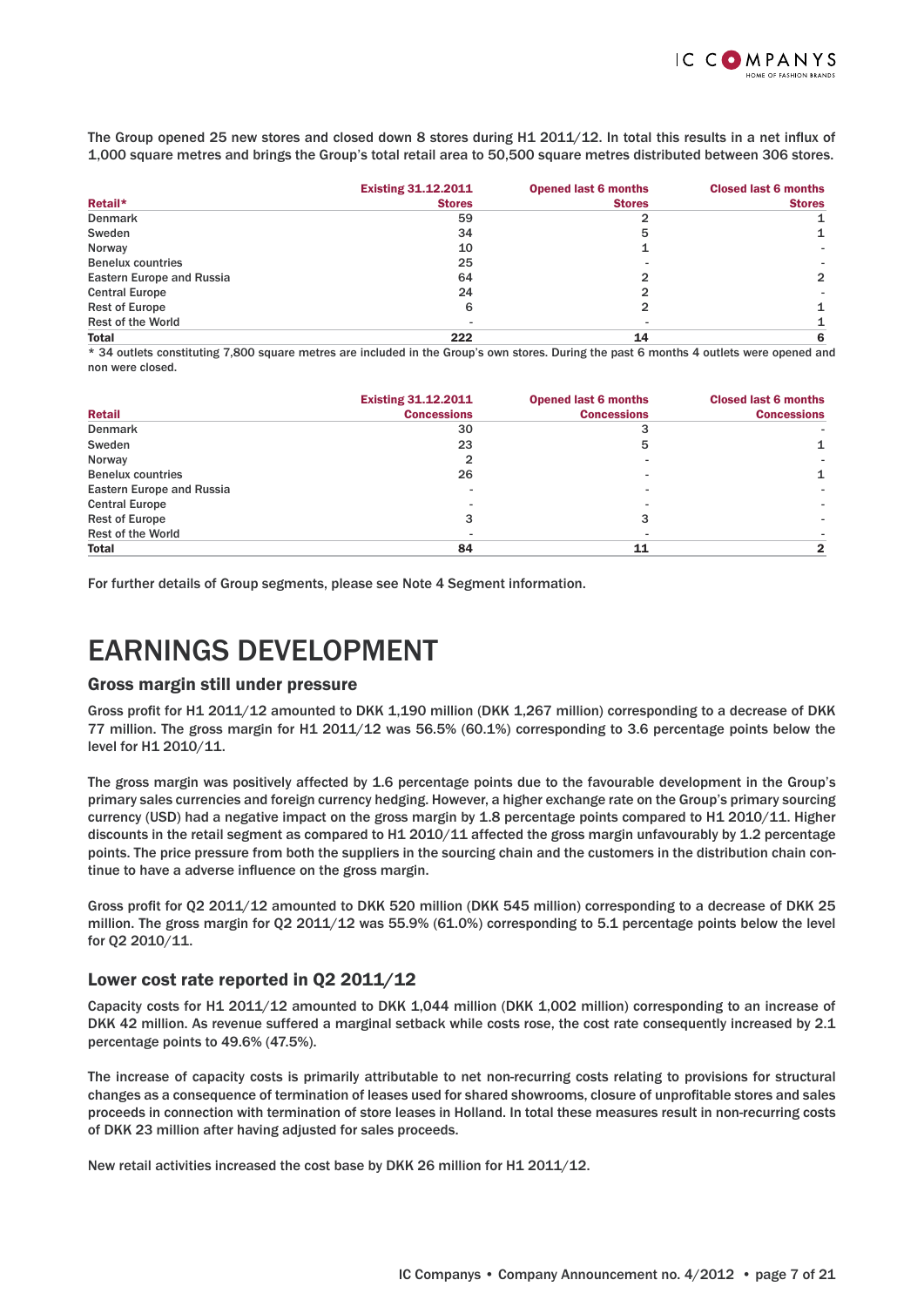

Capacity costs for Q2 2011/12 amounted to DKK 521 million (DKK 507 million) corresponding to an increase of DKK 14 million. The cost rate was 56.0% (56.8%) which is below the level for Q2 2010/11. The mentioned net non-recurring costs were all realised in Q2 2011/12.

## **Reduced operating profit**

Operating profit for H1 2011/12 amounted to DKK 146 million (DKK 265 million) which corresponds to a reduction of DKK 119 million. The EBIT margin was reduced by 5.7 percentage points to 6.9% (12.6%) due to the reduced gross margin.

Operating loss for Q2 2011/12 amounted to DKK 1 million (profit of DKK 38 million).

## Net Financials

Net financials for H1 2011/12 totalled costs of DKK 5 million (costs of DKK 7 million). This reduction is primarily attributable to recognised interest expenses of DKK 4 million relating to the pending duty case in Canada in Q1 2010/11.

Net financials for Q2 2011/12 totalled costs of DKK 4 million (costs of DKK 3 million).

## **Tax**

Calculated tax expense for H1 2011/12 was recognised in the amount of DKK 37 million (DKK 68 million) which constitutes 26.5% (26.4%) of profit before tax for the period.

## Profit for the period

Profit for H1 2011/12 was reduced by 45.3% to DKK 104 million (DKK 190 million).

Loss for Q2 2011/12 amounted to DKK 5 million (profit of DKK 26 million).

### Comprehensive income

Comprehensive income for H1 2011/12 amounted to DKK 198 million (DKK 162 million). The comprehensive income was positively affected by the net effect of the fair value adjustments deriving from the Group's foreign currency hedging instruments by DKK 167 million (negative adjustment of DKK 48 million) and negatively affected by foreign currency translation adjustments regarding subsidiaries by DKK 38 million (positive adjustment of DKK 7 million) and tax on other comprehensive income by DKK 34 million (positive effect of DKK 13 million).

# FINANCIAL POSITION AND CASH FLOW

## Financial position

Group assets rose by DKK 49 million to DKK 2,098 million as at 31 December 2011 (DKK 2,049 million) which is attributable to the increase of the Group's current assets being larger than the decrease of the Group's non-current assets.

Non-current assets were reduced by DKK 82 million to DKK 726 million compared to last financial year (DKK 808 million).

The Group's property, plant and equipment decreased by DKK 63 million compared to 31 December 2010 primarily as a consequence of depreciation and impairment losses of which the latter affect the financial year under review by DKK 15 million.

IT systems under development increased by DKK 19 million to DKK 20 million (DKK 1 million) which is primarily attributable to investments in the Group's POS system expected to be rolled out in 2012.

The Group's deferred tax decreased by DKK 41 million to DKK 73 million as at 31 December 2011 of which DKK 47 million is attributable to the effect from calculated tax on other comprehensive income. The rest of the decrease is attributable to the use of loss carried forward.

Current assets increased by DKK 130 million to DKK 1,372 million (DKK 1,242 million).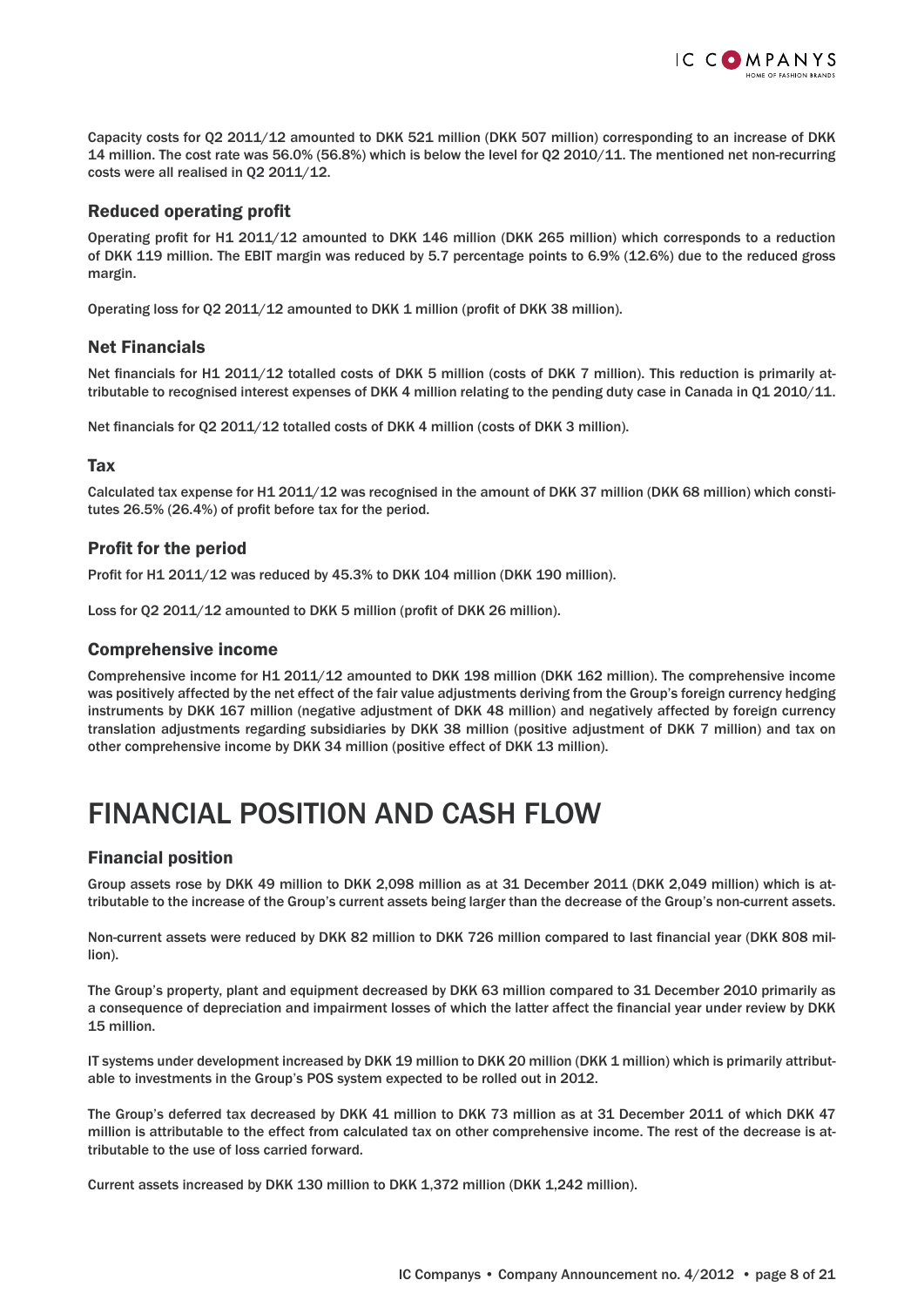

Inventories rose by DKK 67 million which is attributable to new products generally being delivered more punctually from the producers and then consequently delivered earlier to the stores. However, a significant clearing of products results in a reduced amount of out-of-season products. Write-downs of surplus goods were reduced by DKK 9 million which reflects an improved age distribution of the inventory. Inventory turnover increased from 2.4 to 2.5 compared to 31 December 2010.

Trade receivables rose by DKK 58 million to DKK 473 million (DKK 415 million). Gross trade receivables rose by DKK 45 million to DKK 519 million (DKK 474 million). This development reflects a combination of revenue increase in the wholesale channel of 11% for Q2 2011/12 and a change in revenue flows within Q2 2011/12 compared to last financial year. Write-downs of trade receivables decreased by DKK 13 million which is attributable to a significantly enhanced age distribution for some of the Group's large customers. Measured on days sales outstanding, an increase of 4 days has been reported compared to 31 December 2010.

Other receivables increased by DKK 62 million to DKK 119 million (DKK 57 million). This development is primarily attributable to an increase in unrealised gains on financial instruments of DKK 39 million as well as an increase of other receivables by DKK 15 million primarily caused by the sales proceeds from store leases in Holland.

Prepayments decreased by DKK 4 million to DKK 97 million (DKK 101 million) which is primarily attributable to a decrease in prepaid rent.

Cash decreased by DKK 32 million to DKK 91 million (DKK 123 million) which is attributable to the fact that surplus cash is to a higher extent being employed through the Group's cash pool for paying current liabilities to credit institutions.

After having adjusting for non-cash funds, the total working capital amounted to DKK 539 million (DKK 459 million) which is an increase of DKK 80 million compared to last financial year. The working capital constitutes 14% of the trailing 12 months revenue (12%).

Non-current liabilities amounted to DKK 242 million (DKK 243 million) corresponding to the same level as last financial year.

Current liabilities decreased by DKK 107 million to DKK 988 million (DKK 1,095 million).

Trade payables increased by DKK 32 million to DKK 336 million (DKK 304 million) which is attributable to the earlier deliveries to the stores as the Group's new products have been delivered earlier from the producers.

Tax payable was reduced by DKK 29 million to DKK 48 million (DKK 77 million) which is attributable to lower calculated tax for the period.

Other liabilities decreased by DKK 52 million to DKK 362 million (DKK 414 million) which is primarily attributable to a reduction of unrealised loss on financial instruments of DKK 76 million which is larger than the increase in VAT, customs and tax deducted from income at source of DKK 22 million.

#### **Cash flow**

Consolidated cash flow from operating activities for H1 2011/12 amounted to an inflow of DKK 113 million (inflow of DKK 80 million) which is DKK 33 million higher than the consolidated cash flow from operating activities for H1 2010/11. This increase primarily reflects that the reduced operating profit is been offset by the lower tied-up working capital as well as the positive change in tax of DKK 20 million attributable to recovered prepaid tax.

Cash flow from investing activities for H1 2011/12 amounted to an outflow of DKK 42 million (an outflow of DKK 50 million) which primarily stems from fewer investments compared to H1 2010/11.

Cash flow from financing activities for H1 2011/12 amounted to an outflow of DKK 87 million (an outflow of DKK 147 million) corresponding to an increase of DKK 60 million which is attributable to other transactions with shareholders of DKK 61 million for H1 2010/11.

Total cash flow for H1 2011/12 amounted to an outflow of DKK 16 million (an outflow of DKK 117 million) corresponding to an increase of DKK 101 million.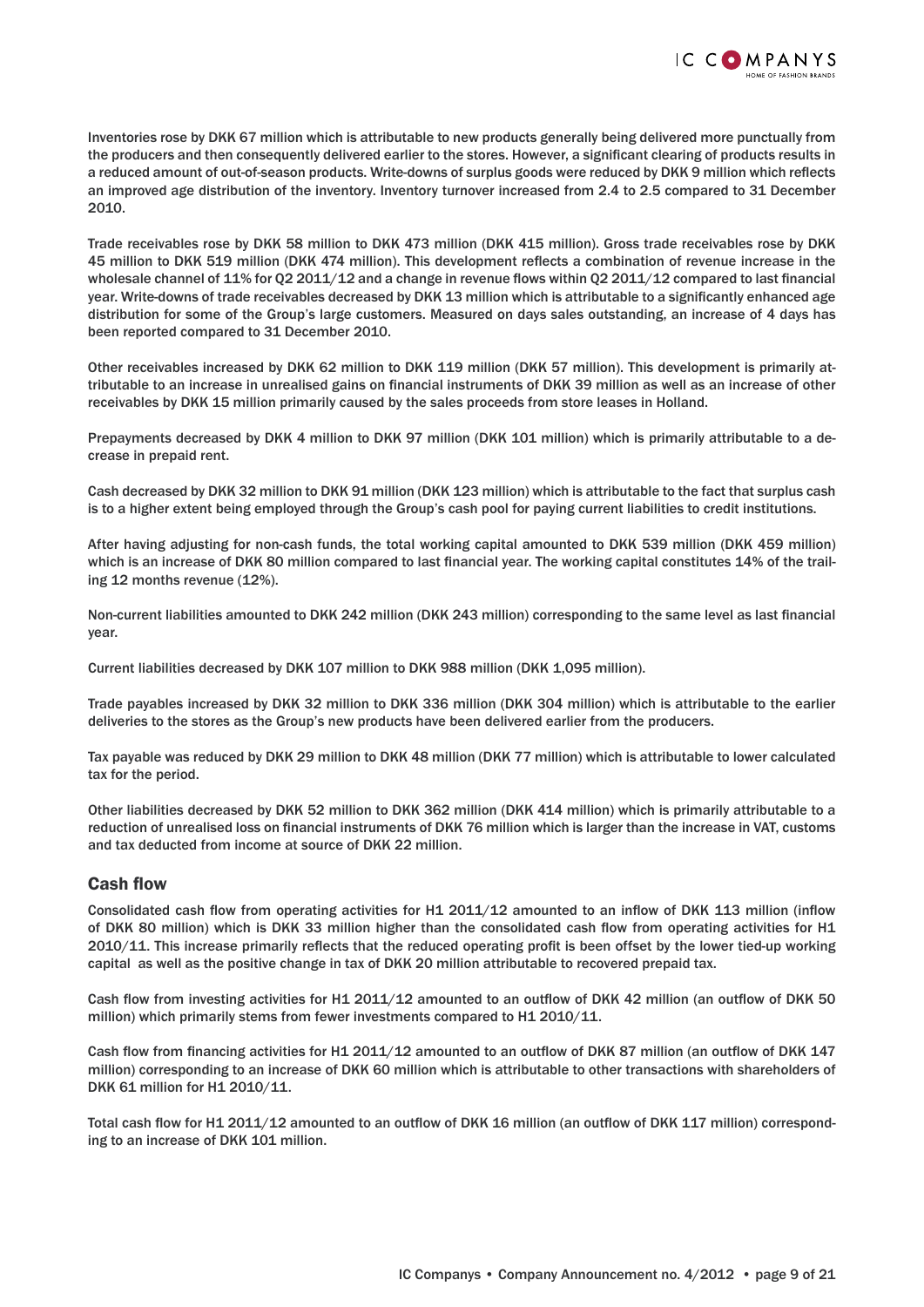

## Cash situation

Consolidated net interest-bearing debt amounted to DKK 327 million (DKK 361 million) which represents a decrease of DKK 34 million compared to 31 December 2010. This decrease is attributable to a lower tied-up working capital and the first down payment in connection with the acquisition of the remaining 49% shares in By Malene Birger A/S in H1 2010/11. It is still the Group's target to reduce its net-interest bearing debt.

As at 31 December 2011 the Group's total credit facilities constituted a total of DKK 1,175 million in terms of withdrawal rights (DKK 1,173 million) of which an amount of DKK 418 million has been drawn in relation to current and non-current liabilities to credit institutions and an amount of DKK 137 million has been drawn for trade finance facilities and guarantees. Undrawn credit facilities thus amount to DKK 620 million. All credit guarantees, except from the Group's loan in the corporate head office, are standby credits which may be drawn with a day's notice. The withdrawal rights have at no point in time during H1 2011/12 exceeded 60%, including provisions for trade finance facilities, bank guarantees, etc.

## Equity

Equity as at 31 December 2011 rose by DKK 125 million to DKK 868 million (30 June 2011: DKK 743 million) which is primarily attributable to the development of other comprehensive income.

Equity ratio as at 31 December 2011 amounted to 41.4% (30 June 2011: 38.6%).

Changes in equity and the number of treasury shares are specified on page 15.

## Events after the reporting period

No material events have taken place after the reporting period that have not been recognised or included in the interim report for H1 2011/12.

# OUTLOOK

## Outlook for 2011/12

Management anticipates that the challenging market conditions will continue for the remainder of the financial year 2011/12 resulting in a substantial pressure on both revenue and gross profit. As a consequence hereof, the Group will thus continue throughout H2 2011/12 to defend its market position by means of sales promoting activities and campaigns.

Based on these statements, Management still expects the consolidated revenue for the financial year 2011/12 to attain a level of DKK 3.7-3.8 billion. Under the present market conditions, Management expects a positive operating profit for H2 2011/12, however, should the market conditions deteriorate, the Group may possibly suffer a double-digit loss in million DKK for H2 2011/12.

Under the present market conditions, Management also expects a cash inflow from operating and investing activities as well as a reduction of the working capital for H2 2011/12.

The outlook for 2011/12, except for investments, remains unchanged compared to the last announced outlook.

Investments for the financial year 2011/12 are expected to attain a level of DKK 80-100 million (previously announced outlook of DKK 90-110 million) primarily for an expansion of the distribution and sales promoting improvements of the IT platform.

Copenhagen, 7 February 2012

IC Companys A/S

Niels Martinsen Niels Mikkelsen Chairman of the Board of Directors Chief Executive Officer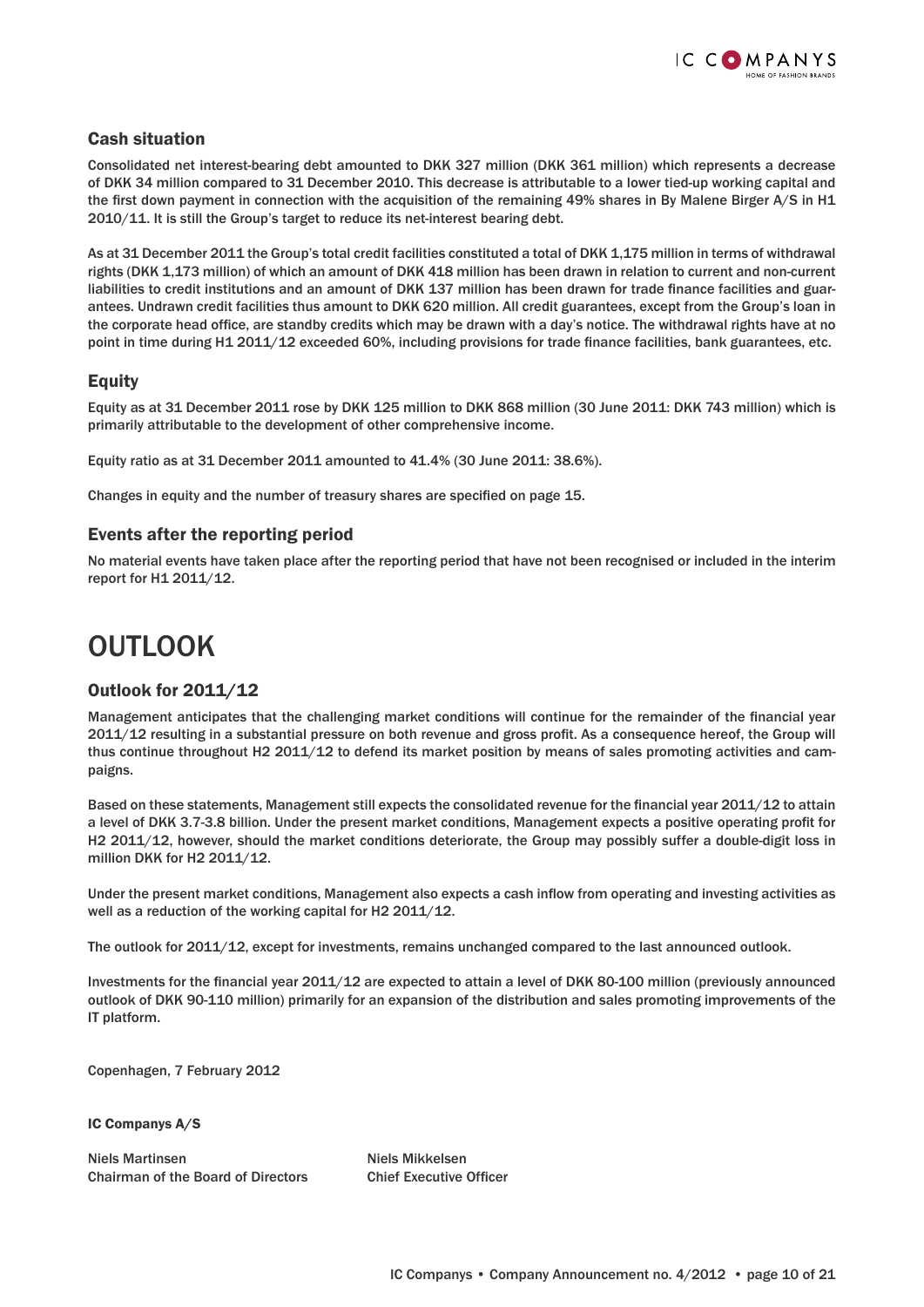

## STATEMENT BY THE MANAGEMENT

The Board of Directors and the Executive Board have considered and approved the interim financial report for the period 1 July 2011 – 31 December 2011.

The interim financial report is unaudited and has been prepared in accordance with IAS 34 "Interim Financial Reporting" as adopted by the EU, cf. section on accounting policies and additional Danish interim reporting requirements for listed companies.

In our opinion, we consider the accounting policies applied to the effect that the interim financial report gives a true and fair view of the Group's financial position as at 31 December 2011 as well as the financial performance and the cash flow for the period  $1$  July 2011 - 31 December 2011.

We further believe that the management commentary contains a fair review of the development and financial performance of the Group's business as well as the financial position as a whole together with a description of the principal risks and uncertainties that the Group faces.

Copenhagen, 7 February 2012

Executive Board:

 NIELS MIKKELSEN CHRIS BIGLER ANDERS CLEEMANN PETER FABRIN Chief Executive Officer Chief Financial Officer Executive Vice President Executive Vice President

Board of Directors:

 NIELS ERIK MARTINSEN HENRIK HEIDEBY OLE WENGEL Chairman Deputy Chairman Deputy Chairman

PER BANK ANDERS COLDING FRIIS ANNETTE BRØNDHOLT SØRENSEN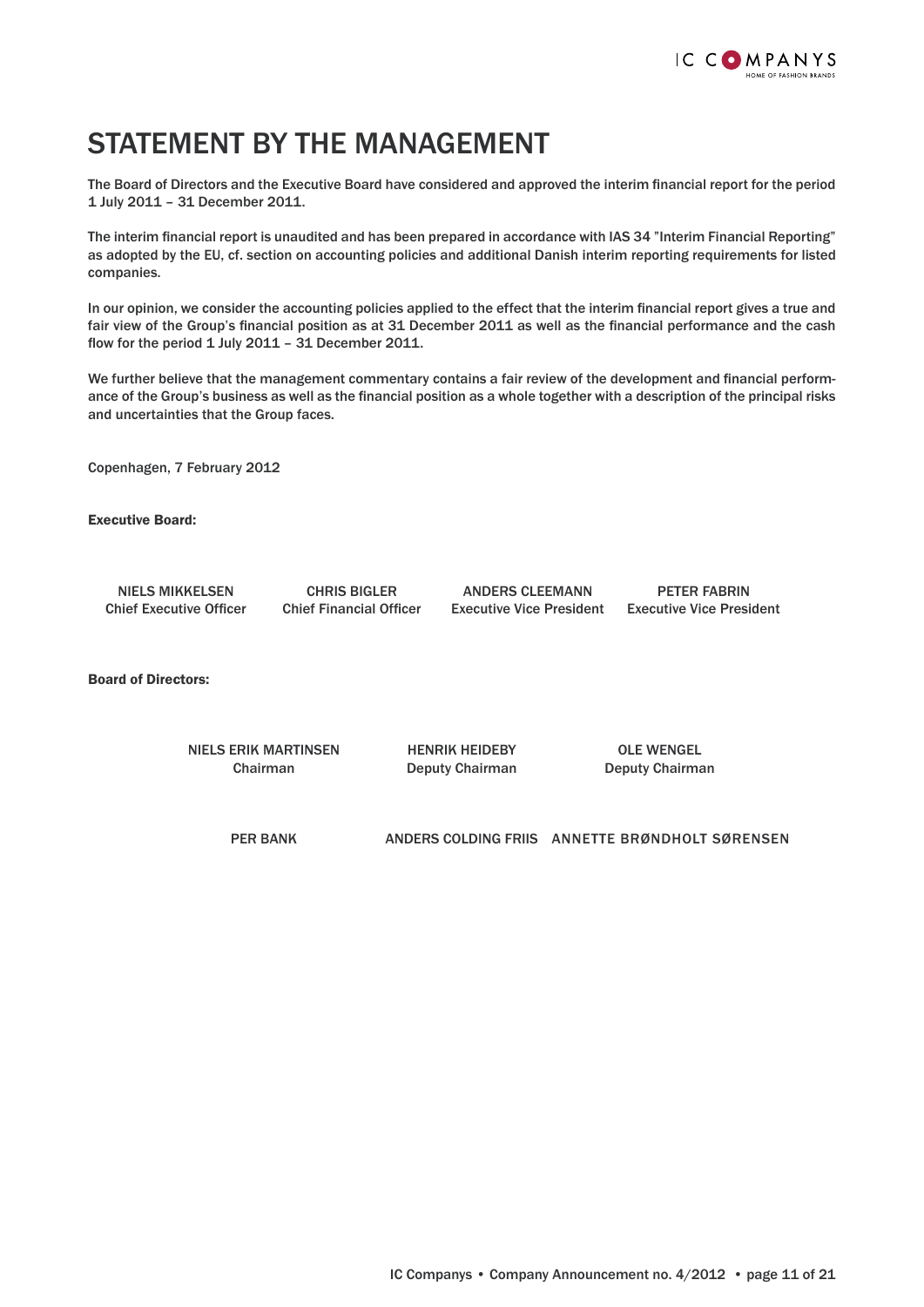# CONSOLIDATED INCOME STATEMENT

|             |                                                  | Q <sub>2</sub> | 02       | H1       | H1       |                 |
|-------------|--------------------------------------------------|----------------|----------|----------|----------|-----------------|
|             |                                                  | 2011/12        | 2010/11  | 2011/12  | 2010/11  | <b>Trailing</b> |
| <b>Note</b> | <b>DKK Million</b>                               | 3 months       | 3 months | 6 months | 6 months | 12 months       |
| 4           | <b>Revenue</b>                                   | 929.5          | 892.5    | 2.104.5  | 2,108.2  | 3,921.7         |
| 4           | Cost of sales                                    | (409.6)        | (347.8)  | (914.9)  | (841.3)  | (1,677.4)       |
|             | <b>Gross profit</b>                              | 519.9          | 544.7    | 1.189.6  | 1.266.9  | 2,244.3         |
|             | Other external costs                             | (235.7)        | (209.8)  | (472.6)  | (438.2)  | (901.8)         |
|             | <b>Staff costs</b>                               | (254.1)        | (266.4)  | (513.8)  | (514.1)  | (1,016.1)       |
|             | Other operating income/costs                     | 10.9           | 0.1      | 11.7     | 8.1      | 12.1            |
|             | Depreciation, amortisation and impairment losses | (41.6)         | (30.9)   | (69.0)   | (57.8)   | (136.2)         |
|             | <b>Operating profit</b>                          | (0.6)          | 37.7     | 145.9    | 264.9    | 202.3           |
|             | <b>Financial income</b>                          | 7.1            | 3.9      | 13.8     | 7.8      | 13.4            |
|             | <b>Financial costs</b>                           | (10.7)         | (6.6)    | (18.8)   | (14.9)   | (24.7)          |
|             | <b>Profit before tax</b>                         | (4.2)          | 35.0     | 140.9    | 257.8    | 191.0           |
|             | Tax on profit for the period                     | (0.8)          | (9.0)    | (37.4)   | (68.0)   | (31.0)          |
|             | <b>Profit for the period</b>                     | (5.0)          | 26.0     | 103.5    | 189.8    | 160.0           |
|             | Profit for the period attributable to:           |                |          |          |          |                 |
|             | Shareholders of IC Companys A/S                  | (6.5)          | 26.2     | 101.2    | 187.9    | 155.9           |
|             | <b>Minority interest</b>                         | 1.5            | (0.2)    | 2.3      | 1.9      | 4.1             |
|             | <b>Profit for the period</b>                     | (5.0)          | 26.0     | 103.5    | 189.8    | 160.0           |
|             | <b>Earnings per share</b>                        |                |          |          |          |                 |
|             | Earnings per share, DKK                          | (0.4)          | 1.6      | 6.2      | 11.7     | 9.3             |
|             | Diluted earnings per share, DKK                  | (0.4)          | 1.6      | 6.2      | 11.6     | 9.3             |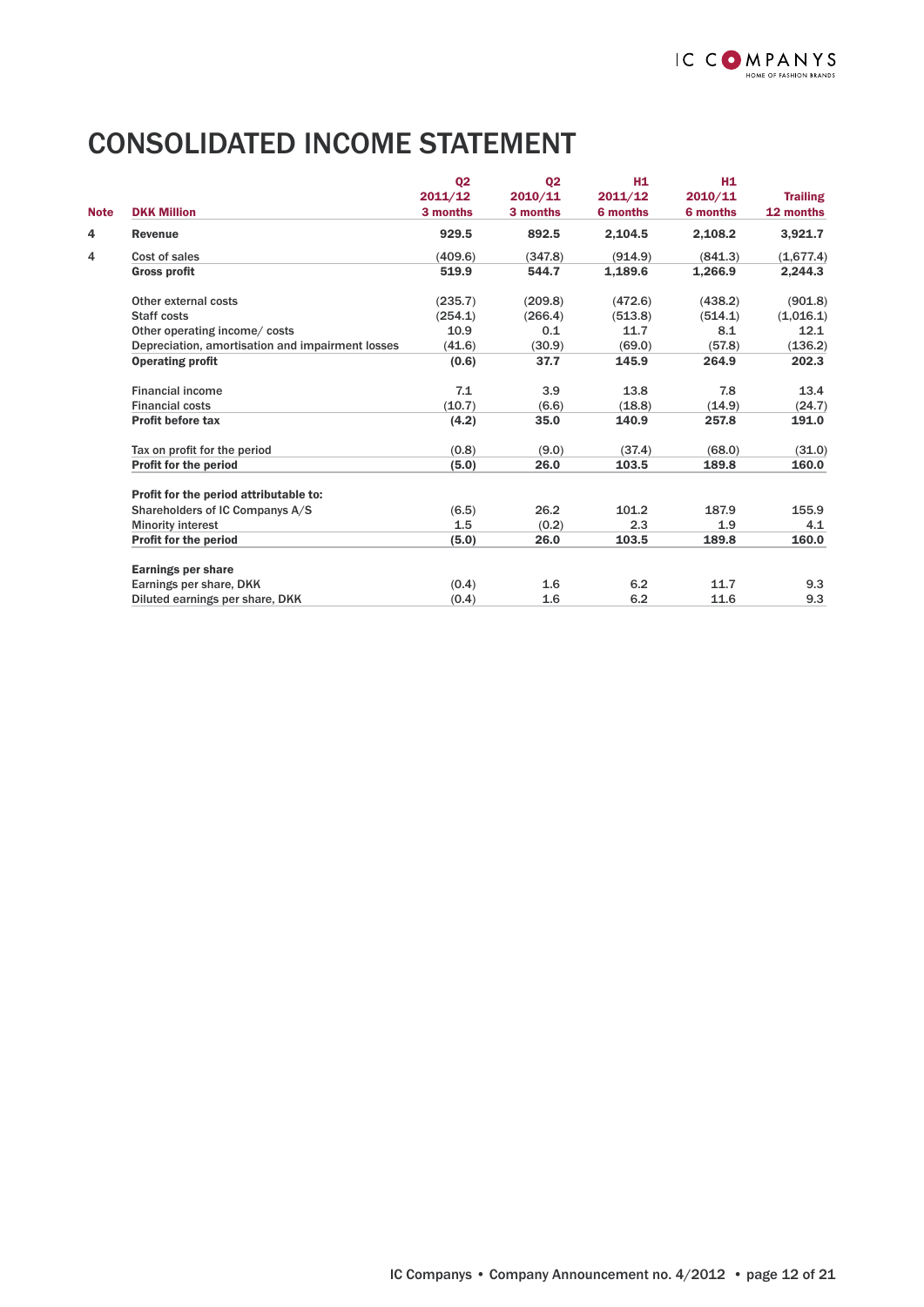# CONSOLIDATED COMPREHENSIVE INCOME STATEMENT

|                                                  | Q <sub>2</sub> | Q <sub>2</sub> | H1       | H <sub>1</sub> |                 |
|--------------------------------------------------|----------------|----------------|----------|----------------|-----------------|
|                                                  | 2011/12        | 2010/11        | 2011/12  | 2010/11        | <b>Trailing</b> |
| <b>DKK million</b>                               | 3 months       | 3 months       | 6 months | 6 months       | 12 months       |
| <b>Profit for the period</b>                     | (5.0)          | 26.0           | 103.5    | 189.8          | 160.0           |
| <b>OTHER COMPREHENSIVE INCOME</b>                |                |                |          |                |                 |
| Foreign currency translation adjustments arising |                |                |          |                |                 |
| in connection with subsidiaries                  | (32.7)         | (3.4)          | (37.7)   | 7.2            | (48.4)          |
| Fair value adjustments on derivatives held as    |                |                |          |                |                 |
| cash flow hedges, net                            | 63.0           | 18.5           | 178.1    | (93.8)         | 205.7           |
| Transfer to income statement of gain/loss on     |                |                |          |                |                 |
| cash flow hedges, net                            | (0.1)          | 10.0           | (11.4)   | 46.0           | (57.8)          |
| Tax on other comprehensive income                | (10.2)         | (7.6)          | (34.1)   | 12.6           | (36.9)          |
| Total other comprehensive income                 | 20.0           | 17.6           | 94.9     | (28.0)         | 62.6            |
| <b>Total comprehensive income</b>                | 15.0           | 43.6           | 198.4    | 161.8          | 222.6           |
| Total comprehensive income attributable to:      |                |                |          |                |                 |
| Shareholders of IC Companys A/S                  | 13.5           | 43.8           | 196.1    | 159.9          | 218.5           |
| <b>Minority interests</b>                        | 1.5            | (0.2)          | 2.3      | 1.9            | 4.1             |
| <b>Total</b>                                     | 15.0           | 43.6           | 198.4    | 161.8          | 222.6           |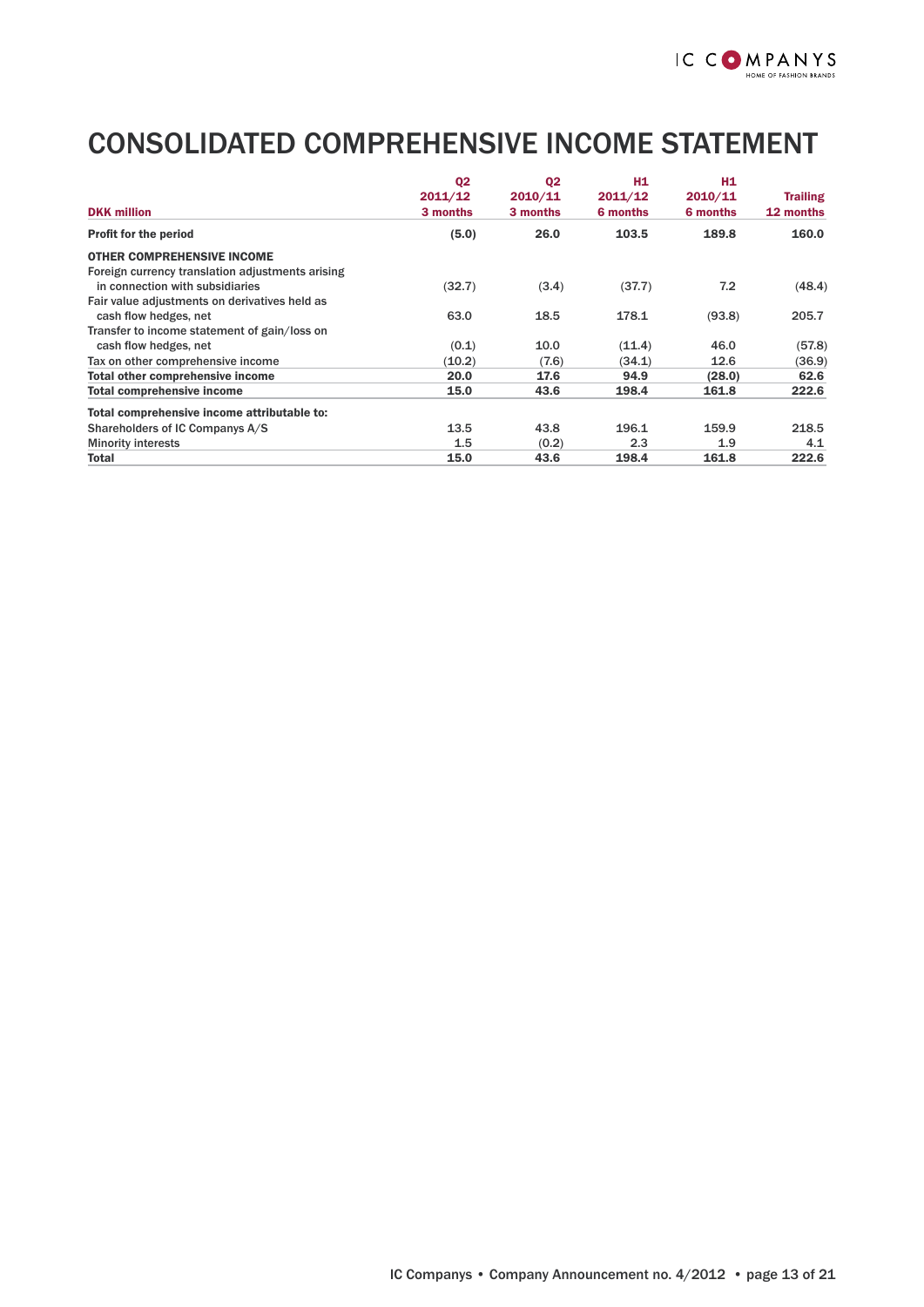# CONSOLIDATED STATEMENT OF FINANCIAL POSITION

| <b>ASSETS</b> |                                                  |            |            |            |
|---------------|--------------------------------------------------|------------|------------|------------|
| <b>Note</b>   | <b>DKK</b> million                               | 31.12.2011 | 31.12.2010 | 30.06.2011 |
|               | <b>NON-CURRENT ASSETS</b>                        |            |            |            |
|               | Goodwill                                         | 202.9      | 201.7      | 199.4      |
|               | Software and IT systems                          | 26.3       | 29.2       | 28.6       |
|               | <b>Trademark rights</b>                          | 0.1        | 0.1        | 0.1        |
|               | Leasehold rights                                 | 16.0       | 19.4       | 20.5       |
|               | IT systems under development                     | 20.2       | 0.9        | 13.8       |
|               | <b>Total intangible assets</b>                   | 265.5      | 251.3      | 262.4      |
|               | Land and buildings                               | 152.8      | 158.6      | 155.0      |
|               | Leasehold improvements                           | 93.6       | 132.2      | 118.0      |
|               | <b>Equipment and furniture</b>                   | 82.6       | 106.7      | 96.6       |
|               | Property, plant and equipment under construction | 18.3       | 12.0       | 5.9        |
|               | Total property, plant and equipment              | 347.3      | 409.5      | 375.5      |
|               | <b>Financial assets</b>                          | 40.1       | 33.2       | 33.8       |
|               | Deferred tax                                     | 72.8       | 113.9      | 99.0       |
|               | <b>Total other non-current assets</b>            | 112.9      | 147.1      | 132.8      |
|               | <b>Total non-current assets</b>                  | 725.7      | 807.9      | 770.7      |
|               | <b>CURRENT ASSETS</b>                            |            |            |            |
| 5             | Inventories                                      | 570.6      | 504.1      | 556.5      |
| 6             | Trade receivables                                | 472.8      | 414.6      | 358.0      |
|               | Tax receivable                                   | 21.1       | 42.3       | 35.2       |
| 7             | Other receivables                                | 119.4      | 56.6       | 45.4       |
|               | Prepayments                                      | 97.1       | 100.5      | 106.8      |
|               | Cash                                             | 91.3       | 123.4      | 53.8       |
|               | <b>Total current assets</b>                      | 1.372.3    | 1.241.5    | 1.155.7    |
|               | <b>TOTAL ASSETS</b>                              | 2.098.0    | 2.049.4    | 1,926.4    |

#### EQUITY AND LIABILITIES

| <b>Note</b> | <b>DKK million</b>                                               | 31.12.2011 | 31.12.2010 | 30.06.2011 |
|-------------|------------------------------------------------------------------|------------|------------|------------|
|             | <b>EQUITY</b>                                                    |            |            |            |
|             | Share capital                                                    | 169.4      | 169.4      | 169.4      |
|             | Reserve for hedging transactions                                 | 84.9       | (32.8)     | (47.7)     |
|             | <b>Translation reserve</b>                                       | (78.3)     | (23.2)     | (40.6)     |
|             | <b>Retained earnings</b>                                         | 689.3      | 582.5      | 657.5      |
|             | <b>Equity attributable to shareholders of the Parent Company</b> | 865.3      | 695.9      | 738.6      |
|             | <b>Equity attributable to minority interests</b>                 | 2.9        | 15.8       | 4.1        |
|             | <b>Total equity</b>                                              | 868.2      | 711.7      | 742.7      |
|             | <b>LIABILITIES</b>                                               |            |            |            |
|             | Retirement benefit obligations                                   | 12.2       | 7.0        | 5.8        |
|             | Deferred tax                                                     | 54.7       | 51.9       | 56.3       |
| 8           | <b>Other liabilities</b>                                         | 34.6       | 44.0       | 44.0       |
|             | Non-current liabilities to credit institutions                   | 140.0      | 140.0      | 140.0      |
|             | <b>Total non-current liabilities</b>                             | 241.5      | 242.9      | 246.1      |
|             | Current liabilities to credit institutions                       | 277.9      | 344.1      | 224.7      |
|             | Trade payables                                                   | 335.6      | 303.7      | 348.9      |
|             | Tax payable                                                      | 47.7       | 77.3       | 10.2       |
| 8           | <b>Other liabilities</b>                                         | 327.1      | 369.7      | 353.8      |
|             | <b>Total current liabilities</b>                                 | 988.3      | 1,094.8    | 937.6      |
|             | <b>Total liabilities</b>                                         | 1,229.8    | 1.337.7    | 1,183.7    |
|             | <b>TOTAL EQUITY AND LIABILITIES</b>                              | 2,098.0    | 2,049.4    | 1,926.4    |
|             |                                                                  |            |            |            |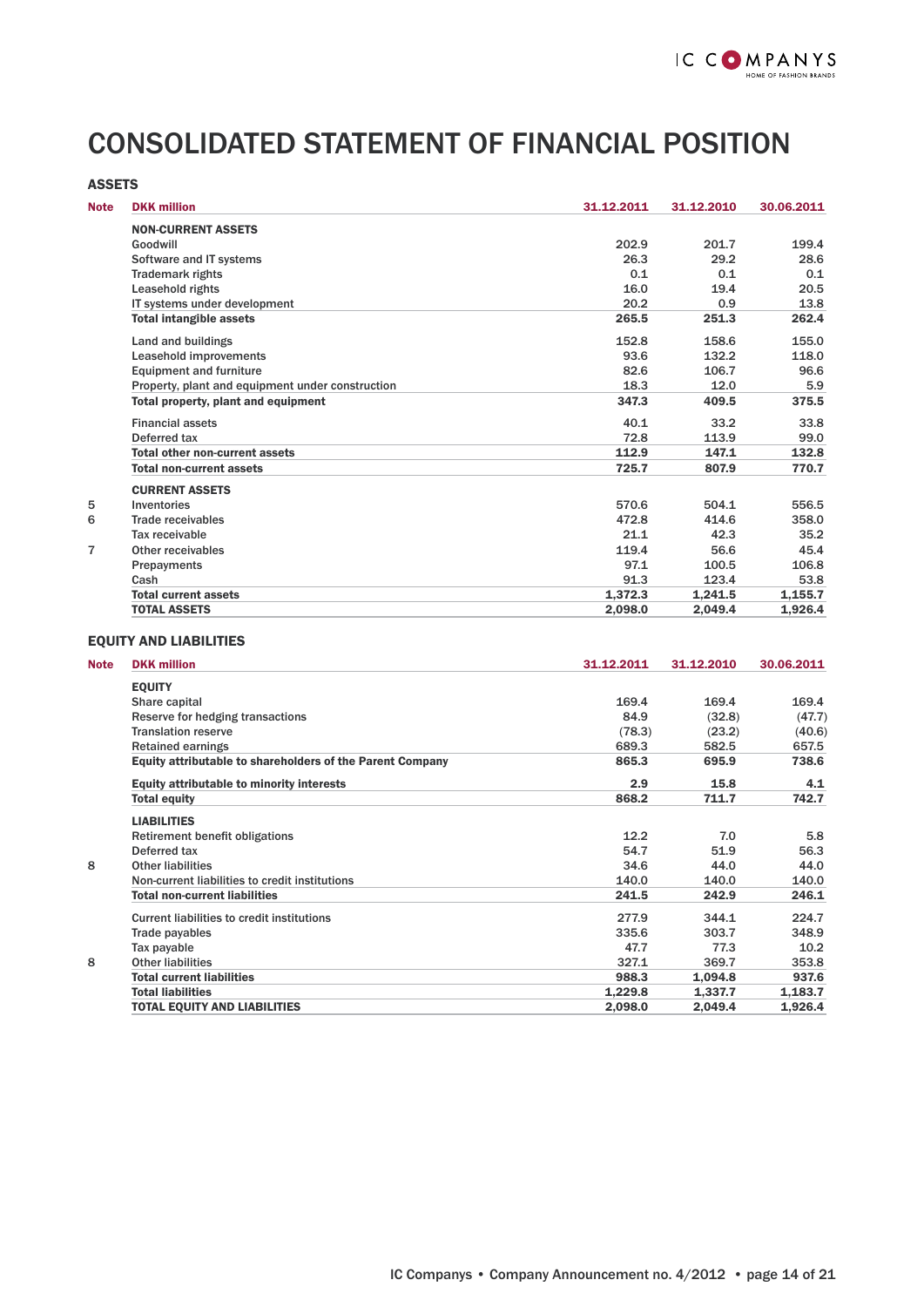# CONSOLIDATED STATEMENT OF CHANGES IN EQUITY

|                                     |                          |                                 |                               |                          | <b>Total equity</b>                     |                                 |              |
|-------------------------------------|--------------------------|---------------------------------|-------------------------------|--------------------------|-----------------------------------------|---------------------------------|--------------|
|                                     |                          | <b>Reserve for</b>              |                               |                          | owned by<br><b>Parent</b>               | <b>Total equity</b><br>owned by |              |
| <b>DKK</b> million                  | <b>Share</b>             | hedging<br>capital transactions | <b>Translation</b><br>reserve | <b>Retained</b>          | <b>Company</b><br>earnings shareholders | minority<br><b>interests</b>    | <b>Total</b> |
| Equity at 1 July 2011               | 169.4                    | (47.7)                          | (40.6)                        | 657.5                    | 738.6                                   | 4.1                             | 742.7        |
| Profit for the period               | ۰                        |                                 |                               | 101.2                    | 101.2                                   | 2.3                             | 103.5        |
| Total other comprehensive income    | ۰.                       | 132.6                           | (37.7)                        | $\overline{\phantom{a}}$ | 94.9                                    | ٠                               | 94.9         |
| <b>Total comprehensive income</b>   | ۰.                       | 132.6                           | (37.7)                        | 101.2                    | 196.1                                   | 2.3                             | 198.4        |
| Dividend payment                    | ۰                        | $\overline{\phantom{a}}$        | -                             | (73.8)                   | (73.8)                                  | (3.5)                           | (77.3)       |
| Recognition of share-based payments | $\overline{\phantom{a}}$ | $\overline{\phantom{0}}$        |                               | 4.4                      | 4.4                                     | $\overline{\phantom{a}}$        | 4.4          |
| Equity at 31 December 2011          | 169.4                    | 84.9                            | (78.3)                        | 689.3                    | 865.3                                   | 2.9                             | 868.2        |

| <b>DKK</b> million                   | <b>Share</b> | <b>Reserve for</b><br>hedging<br>capital transactions | <b>Translation</b><br>reserve | <b>Retained</b>          | <b>Total equity</b><br>owned by<br><b>Parent</b><br><b>Company</b><br>earnings shareholders | <b>Total equity</b><br>owned by<br>minority<br><b>interests</b> | <b>Total</b> |
|--------------------------------------|--------------|-------------------------------------------------------|-------------------------------|--------------------------|---------------------------------------------------------------------------------------------|-----------------------------------------------------------------|--------------|
| Equity at 1 July 2010                | 169.4        | 2.4                                                   | (30.4)                        | 591.9                    | 733.3                                                                                       | 13.9                                                            | 747.2        |
| Profit for the period                |              | $\blacksquare$                                        |                               | 187.9                    | 187.9                                                                                       | 1.9                                                             | 189.8        |
| Total other comprehensive income     | ۰.           | (35.2)                                                | 7.2                           | $\overline{\phantom{a}}$ | (28.0)                                                                                      | $\overline{\phantom{a}}$                                        | (28.0)       |
| <b>Total comprehensive income</b>    |              | (35.2)                                                | 7.2                           | 187.9                    | 159.9                                                                                       | 1.9                                                             | 161.8        |
| Share buy-back programmes            |              | $\overline{\phantom{a}}$                              | $\blacksquare$                | (13.0)                   | (13.0)                                                                                      | $\overline{\phantom{a}}$                                        | (13.0)       |
| Dividend payable                     |              | $\overline{\phantom{0}}$                              | ٠                             | (73.0)                   | (73.0)                                                                                      | $\overline{\phantom{a}}$                                        | (73.0)       |
| Recognition of share-based payments  | -            | $\overline{\phantom{0}}$                              | ٠                             | 3.7                      | 3.7                                                                                         | $\overline{\phantom{a}}$                                        | 3.7          |
| Other transactions with shareholders |              | $\overline{\phantom{0}}$                              | -                             | (115.0)                  | (115.0)                                                                                     | $\overline{\phantom{a}}$                                        | (115.0)      |
| Equity at 31 December 2010           | 169.4        | (32.8)                                                | (23.2)                        | 582.5                    | 695.9                                                                                       | 15.8                                                            | 711.7        |

#### DEVELOPMENT IN TREASURY SHARES Treasury shares at 1 July 2011 540,672 Treasury shares at 7 February 2012 540,672

Share capital amounts to DKK 169,428,070 in nominal value distributed between 16,942,807 shares with a nominal value of DKK 10.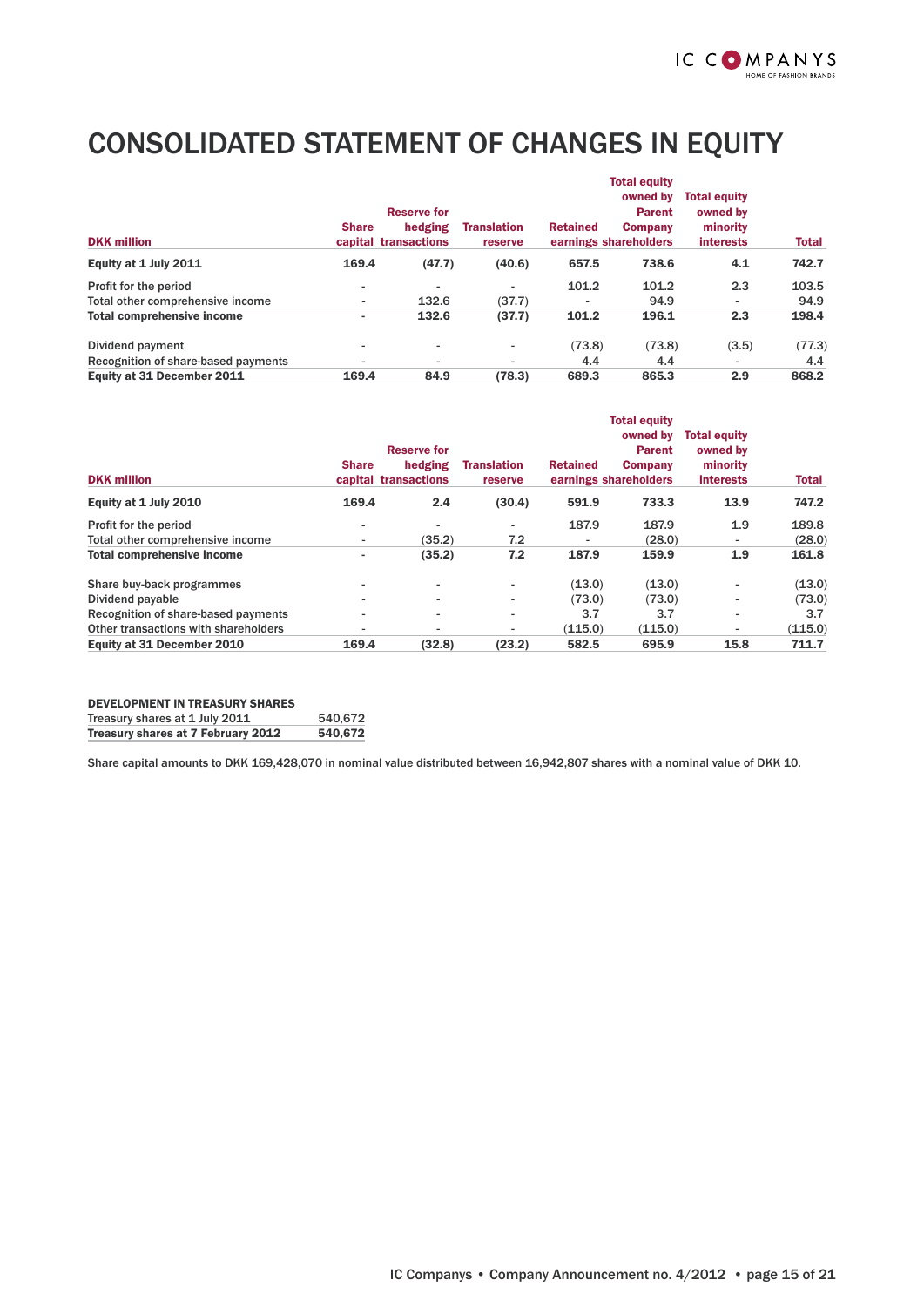# CONSOLIDATED CASH FLOW STATEMENT

|                                                         | Q <sub>2</sub> | 02       | H <sub>1</sub> | H <sub>1</sub> |                 |
|---------------------------------------------------------|----------------|----------|----------------|----------------|-----------------|
|                                                         | 2011/12        | 2010/11  | 2011/12        | 2010/11        | <b>Trailing</b> |
| <b>DKK</b> million                                      | 3 months       | 3 months | 6 months       | 6 months       | 12 months       |
| <b>CASH FLOW FROM OPERATING ACTIVITIES</b>              |                |          |                |                |                 |
| <b>Operating profit</b>                                 | (0.6)          | 37.7     | 145.9          | 264.9          | 202.3           |
| Reversed depreciation and impairment losses and         |                |          |                |                |                 |
| gain/loss on sale of non-current assets                 | 41.6           | 30.9     | 69.0           | 57.8           | 141.4           |
| Share-based payments recognised in income statement     | 1.9            | 2.1      | 4.4            | 3.7            | 8.4             |
| Other adjustments                                       | 5.3            | (31.8)   | (6.2)          | (12.3)         | 17.6            |
| Change in working capital                               | 239.3          | 195.7    | (97.9)         | (215.4)        | (118.0)         |
| <b>Cash flow from operating activities</b>              | 287.5          | 234.6    | 115.2          | 98.7           | 251.7           |
| Financial income received                               | 7.3            | 3.2      | 14.0           | 11.4           | 25.6            |
| Financial costs paid                                    | (10.5)         | (8.1)    | (19.4)         | (13.7)         | (35.2)          |
| Cash flow from ordinary activities                      | 284.3          | 229.7    | 109.8          | 96.4           | 242.1           |
| Tax recovered/paid                                      | 7.9            | (7.7)    | 3.5            | (16.0)         | (29.5)          |
| Total cash flow from operating activities               | 292.2          | 222.0    | 113.3          | 80.4           | 212.6           |
| <b>CASH FLOW FROM INVESTING ACTIVITIES</b>              |                |          |                |                |                 |
| Investments in intangible assets                        | (5.9)          | (11.0)   | (11.0)         | (15.8)         | (18.2)          |
| Investments in property, plant and equipment            | (21.4)         | (15.9)   | (31.8)         | (35.3)         | (75.8)          |
| Change in deposits and other financial assets           |                | 0.6      | 0.9            | (0.1)          | (2.5)           |
| Purchase and sale of other non-current assets           | 0.2            | 0.2      | 0.4            | 0.8            | 2.2             |
| Total cash flow from investing activities               | (27.1)         | (26.0)   | (41.5)         | (50.4)         | (94.3)          |
| Total cash flow from operating and investing activities | 265.1          | 196.0    | 71.8           | 30.0           | 118.3           |
| <b>CASH FLOW FROM FINANCING ACTIVITIES</b>              |                |          |                |                |                 |
| Other transactions with shareholders                    | (10.0)         | (60.9)   | (10.0)         | (60.9)         | (5.9)           |
| Share buy-back programmes                               |                |          |                | (13.0)         |                 |
| Dividend payment                                        | (3.5)          | (73.0)   | (77.3)         | (73.0)         | (77.3)          |
| <b>Total cash flow from financing activities</b>        | (13.5)         | (133.9)  | (87.3)         | (146.9)        | (83.2)          |
| <b>NET CASH FLOW FOR THE PERIOD</b>                     | 251.6          | 62.1     | (15.5)         | (116.9)        | 35.1            |
| <b>CASH AND CASH EQUIVALENTS</b>                        |                |          |                |                |                 |
| Cash and cash equivalents at 1 July                     | (437.9)        | (283.7)  | (170.9)        | (103.4)        | (220.7)         |
| Foreign currency translation adjustment of cash and     |                |          |                |                |                 |
| cash equivalents at 1 July                              | (0.3)          | 0.9      | (0.2)          | (0.4)          | (1.0)           |
| Net cash flow for the period                            | 251.6          | 62.1     | (15.5)         | (116.9)        | 35.1            |
| Cash and cash equivalents at 31 December 2011           | (186.6)        | (220.7)  | (186.6)        | (220.7)        | (186.6)         |

The cash flow statement may not be concluded based solely on the announced financial statements.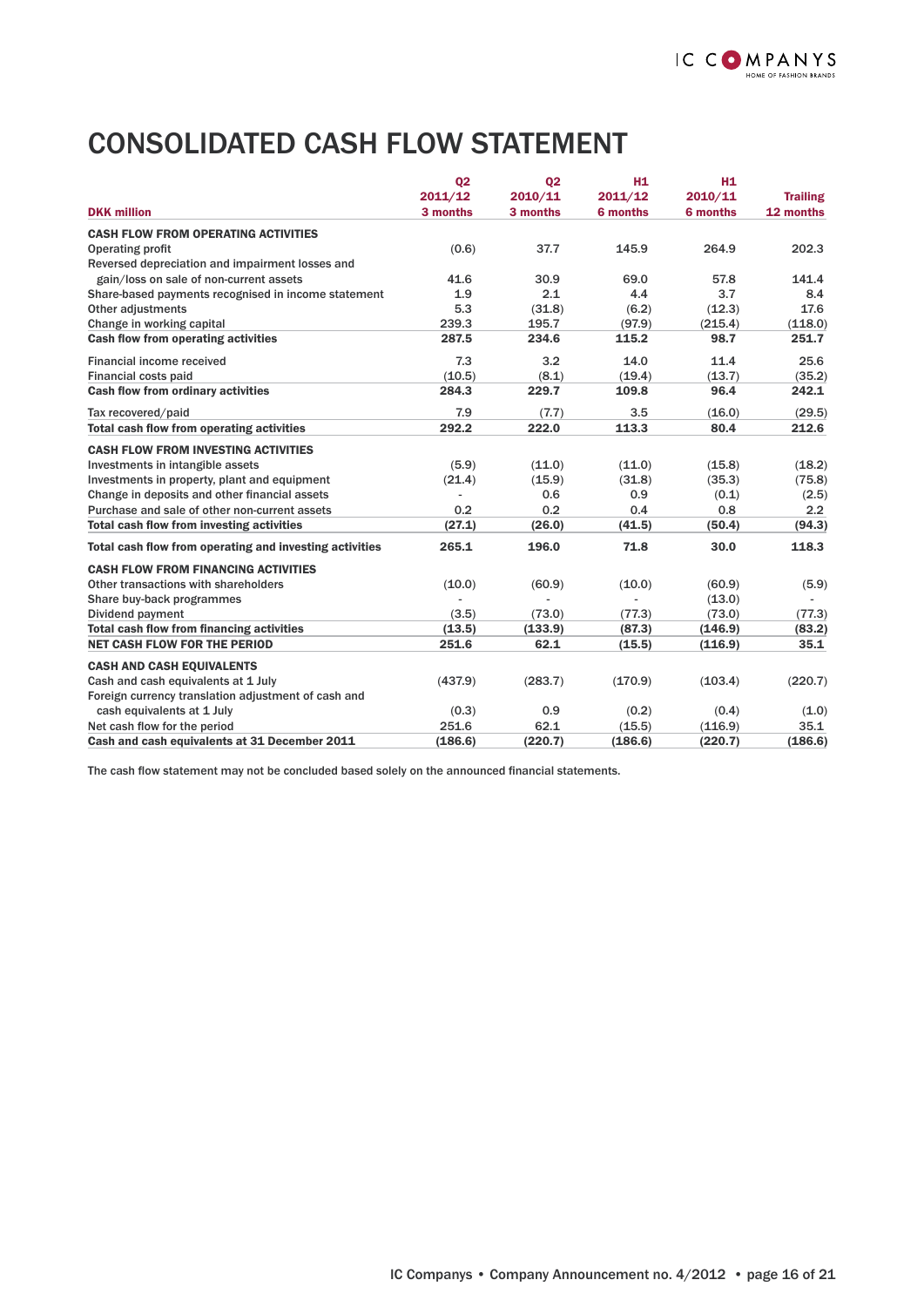# **NOTES**

## 1. Accounting policies

The interim financial report is prepared in accordance with IAS 34 "Interim Financial Reporting" and additional Danish disclosure requirements for listed companies.

The accounting policies applied in the interim report are unchanged as compared to the accounting policies applied in the Annual Report for 2010/11. We refer to the Annual Report for 2010/11 for a detailed description of the accounting policies.

The implemented reclassifications in the notes have not had any effect on the income statement, comprehensive income statement or equity in the comparison year and are regarded as insignificant.

## 2. Seasonability

The Group's business segments are influenced by seasonal fluctuations. These fluctuations are attributable to seasonality in deliveries to wholesale customers and a sales season of the Group's products that varies over the year in the retail segment. The Group's wholesale peak quarters are historically Q1 and Q3. Revenue and operating profit before tax thus vary in the various reporting periods, and interim financial reports are not necessarily indicative of future trends. Results of the individual quarters are therefore not reliable sources in terms of projecting the Group's development.

## 3. Sharebased remuneration

#### Warrant grants in 2011/12 to the Executive Board

As reported in the Annual Report for 2010/11, the Board of Directors has granted 60,949 warrants to Chief Executive Officer Niels Mikkelsen, 27,935 warrants to Chief Financial Officer Chris Bigler, 28,443 warrants to Executive Vice President Anders Cleemann and 29,967 warrants to Executive Vice President Peter Fabrin.

The warrants granted represent the right, against payment in cash, to subscribe for a number of new shares equivalent to the warrants granted. The new shares may be acquired immediately after the Company's announcements of the Annual Reports for 2013/14, 2014/15 and 2015/16. The warrants become void at the discontinuation of the employment if they are not exercisable at this point of time.

By the use of the Black & Scholes model and under the assumption of an exercise price of DKK 166.8, a volatility of 45% p.a. and a risk-free rate of return of 2.9% p.a., the market value of the warrants granted is assessed to DKK 7.5 million. The fair value of the granted warrants constitutes 52% of the fixed salary of the individual executives. The fair value of the warrant programmes is recognised in the income statement over the expected life of the warrant.

#### Warrant grants in 2011/12 to other executives

The Board of Directors has granted a total of 110,471 warrants to other executives employed in the Group.

The warrants granted represent the right, against payment in cash, to subscribe for a number of new shares equivalent to the warrants granted. The new shares may be acquired immediately after the Company's announcements of the Annual Reports for 2013/14, 2014/15 and 2015/16. The warrants become void at the discontinuation of the employment if they are not exercisable at this point of time.

By the use of the Black & Scholes model and under the assumption of an exercise price of DKK 136.0, a volatility of 45% p.a. and a risk-free rate of return of 2.9% p.a., the market value of the warrants granted is assessed to DKK 3.4 million. The fair value of the granted warrants constitutes as a maximum 30% of the fixed salary of the individual executives. The fair value of the warrant programmes is recognised in the income statement over the expected life of the warrant.

## 4. Segment information

#### Business segments

Reporting to the Group's Management is based on the Group's two distribution channels:

## Wholesale

The business segment consists of wholesale to store owners. The segment consists of sales to wholesale customers and franchise partners and to a limited extent sourcing performed on behalf of external customers.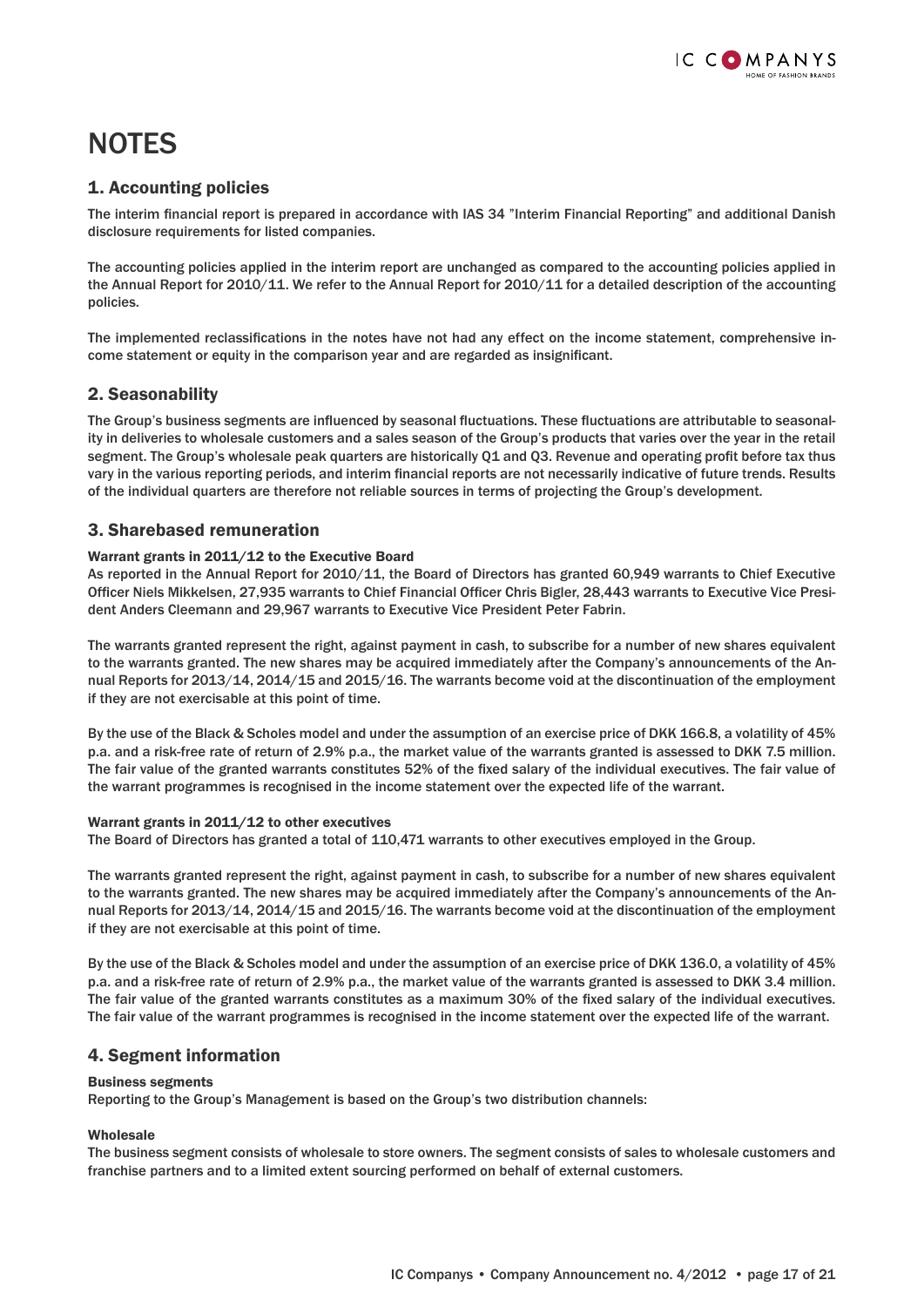#### Retail

The business segment consists of sales to consumers. The segment consists of sales through own retail stores, concessions, outlet stores and e-commerce.

Management estimates operating profits of business segments separately in order to make decisions in relation to resource allocation and performance measurement. The segment results are evaluated on the basis of operating results, which are calculated by the same methods as in the consolidated financial statements. Financial income, costs and corporate taxes are calculated at Group level and are not allocated to operating segments.

No material trade or other transactions take place between the business segments. Revenue from external customers, which is reported to Management, is measured by the same methods as in the income statement. Cost allocation between business segments is made on an individual basis with the addition of some systematically allocated indirect costs to show the profitability of the business segments.

No individual customer accounts for more than 10% of revenue.

|                                            |                           |                                                                                          | <b>Compulsory reporting of segments</b> |                          |                          |                | Non-                             | Non-                     | <b>Group</b> | <b>Group</b>  |
|--------------------------------------------|---------------------------|------------------------------------------------------------------------------------------|-----------------------------------------|--------------------------|--------------------------|----------------|----------------------------------|--------------------------|--------------|---------------|
|                                            | <b>WholesaleWholesale</b> |                                                                                          | Retail                                  | Retail                   | Total                    |                | <b>Total allocated allocated</b> |                          | total        | total         |
|                                            | H1                        | H1                                                                                       | H1                                      | Н1                       | H <sub>1</sub>           | H <sub>1</sub> | H1                               | H <sub>1</sub>           | H1           | H1            |
|                                            |                           | 2011/12 2010/11 2011/12 2010/11 2011/12 2010/11 2011/12 2010/11 2011/12 2010/11          |                                         |                          |                          |                |                                  |                          |              |               |
| <b>DKK million</b>                         |                           | 6 month 6 months 6 months 6 months 6 months 6 months 6 months 6 months 6 months 6 months |                                         |                          |                          |                |                                  |                          |              |               |
| <b>Revenue</b>                             | 1,324.4                   | 1,300.8                                                                                  | 780.1                                   | 807.4                    | 2,104.5                  | 2,108.2        |                                  | ٠                        | 2.104.5      | 2,108.2       |
| Group brands                               | 1.320.0                   | 1.295.1                                                                                  | 767.6                                   | 792.9                    | 2.087.6                  | 2.088.0        |                                  | $\overline{\phantom{a}}$ | 2.087.6      | 2.088.0       |
| Other brands                               | 4.4                       | 5.7                                                                                      | 12.5                                    | 14.5                     | 16.9                     | 20.2           |                                  | $\overline{\phantom{a}}$ | 16.9         | 20.2          |
| <b>Gross profit</b>                        | 680.4                     | 713.2                                                                                    | 509.2                                   | 553.7                    | 1,189.6                  | 1.266.9        |                                  | ٠                        | 1.189.6      | 1.266.9       |
| Gross margin (%)                           | 51.4                      | 54.8                                                                                     | 65.3                                    | 68.6                     | 56.5                     | 60.1           |                                  | $\overline{\phantom{a}}$ | 56.5         | 60.1          |
| <b>Operating profit</b><br>EBIT margin (%) | 219.5<br>16.6             | 261.8<br>20.1                                                                            | 7.3<br>0.9                              | 80.2<br>9.9              | 226.8<br>10.8            | 342.0<br>16.2  | (80.9)                           | (77.1)                   | 145.9<br>6.9 | 264.9<br>12.6 |
|                                            |                           |                                                                                          |                                         |                          |                          |                |                                  |                          |              |               |
| Net financials                             | $\overline{\phantom{a}}$  | $\blacksquare$                                                                           |                                         | $\overline{\phantom{a}}$ | $\overline{\phantom{a}}$ | $\sim$         | (5.0)                            | (7.1)                    | (5.0)        | (7.1)         |
| <b>Profit before tax</b>                   | 219.5                     | 261.8                                                                                    | 7.3                                     | 80.2                     | 226.8                    | 342.0          | (85.9)                           | (84.2)                   | 140.9        | 257.8         |
| Tax on profit for the period               | $\overline{\phantom{0}}$  | $\blacksquare$                                                                           |                                         |                          | $\overline{\phantom{0}}$ | $\sim$         | (37.4)                           | (68.0)                   | (37.4)       | (68.0)        |
| <b>Profit for the period</b>               | 219.5                     | 261.8                                                                                    | 7.3                                     | 80.2                     | 226.8                    | 342.0          | (123.4)                          | (152.2)                  | 103.5        | 189.8         |

|                              |                           |                                                                                          |                          | <b>Compulsory reporting of segments</b> |                |                | Non-                             | Non-                     | <b>Group</b>   | <b>Group</b>   |
|------------------------------|---------------------------|------------------------------------------------------------------------------------------|--------------------------|-----------------------------------------|----------------|----------------|----------------------------------|--------------------------|----------------|----------------|
|                              | <b>WholesaleWholesale</b> |                                                                                          | Retail                   | Retail                                  | Total          |                | <b>Total allocated allocated</b> |                          | total          | total          |
|                              | Q <sub>2</sub>            | Q <sub>2</sub>                                                                           | Q <sub>2</sub>           | Q <sub>2</sub>                          | Q <sub>2</sub> | Q <sub>2</sub> | Q <sub>2</sub>                   | Q <sub>2</sub>           | Q <sub>2</sub> | Q <sub>2</sub> |
|                              |                           | 2011/12 2010/11 2011/12 2010/11 2011/12 2010/11 2011/12 2010/11 2011/12 2010/11          |                          |                                         |                |                |                                  |                          |                |                |
| <b>DKK</b> million           |                           | 3 month 3 months 3 months 3 months 3 months 3 months 3 months 3 months 3 months 3 months |                          |                                         |                |                |                                  |                          |                |                |
| <b>Revenue</b>               | 511.5                     | 459.2                                                                                    | 418.1                    | 433.3                                   | 929.5          | 892.5          |                                  | ٠                        | 929.5          | 892.5          |
| Group brands                 | 510.2                     | 458.2                                                                                    | 409.7                    | 424.8                                   | 883.0          | 883.0          | $\overline{\phantom{a}}$         | $\overline{\phantom{a}}$ | 883.0          | 883.0          |
| Other brands                 | 1.3                       | 1.0                                                                                      | 8.4                      | 8.5                                     | 9.5            | 9.5            | $\overline{\phantom{a}}$         | $\overline{\phantom{0}}$ | 9.5            | 9.5            |
| <b>Gross profit</b>          | 241.1                     | 238.8                                                                                    | 278.8                    | 305.9                                   | 519.9          | 544.7          |                                  | ٠                        | 519.9          | 544.7          |
| Gross margin (%)             | 47.1                      | 52.0                                                                                     | 66.7                     | 70.6                                    | 55.9           | 61.0           |                                  |                          | 55.9           | 61.0           |
| <b>Operating profit</b>      | 30.2                      | 36.4                                                                                     | 17.0                     | 48.5                                    | 47.2           | 84.9           | (47.8)                           | (47.2)                   | (0.6)          | 37.7           |
| EBIT margin (%)              | 5.9                       | 7.9                                                                                      | 4.1                      | 11.2                                    | 5.1            | 9.5            |                                  |                          | (0.1)          | 4.2            |
| Net financials               | $\overline{\phantom{a}}$  | ٠                                                                                        | $\overline{\phantom{a}}$ | $\blacksquare$                          | ٠              | ٠              | (3.6)                            | (2.7)                    | (3.6)          | (2.7)          |
| <b>Profit before tax</b>     | 30.2                      | 36.4                                                                                     | 17.0                     | 48.5                                    | 47.2           | 84.9           | (51.4)                           | (49.9)                   | (4.2)          | 35.0           |
| Tax on profit for the period | $\overline{a}$            | ۰.                                                                                       | ٠                        | $\overline{\phantom{a}}$                | ٠              | ٠              | (0.8)                            | (9.0)                    | (0.8)          | (9.0)          |
| <b>Profit for the period</b> | 30.2                      | 36.4                                                                                     | 17.0                     | 48.5                                    | 47.2           | 84.9           | (52.2)                           | (58.9)                   | (5.0)          | 26.0           |

#### Geographic information

Revenue is allocated to the geographic areas based on the customer's geographic location. Allocation of assets is made based on the geographic location of the assets.

Assets are measured by the same method as in the statement of financial position.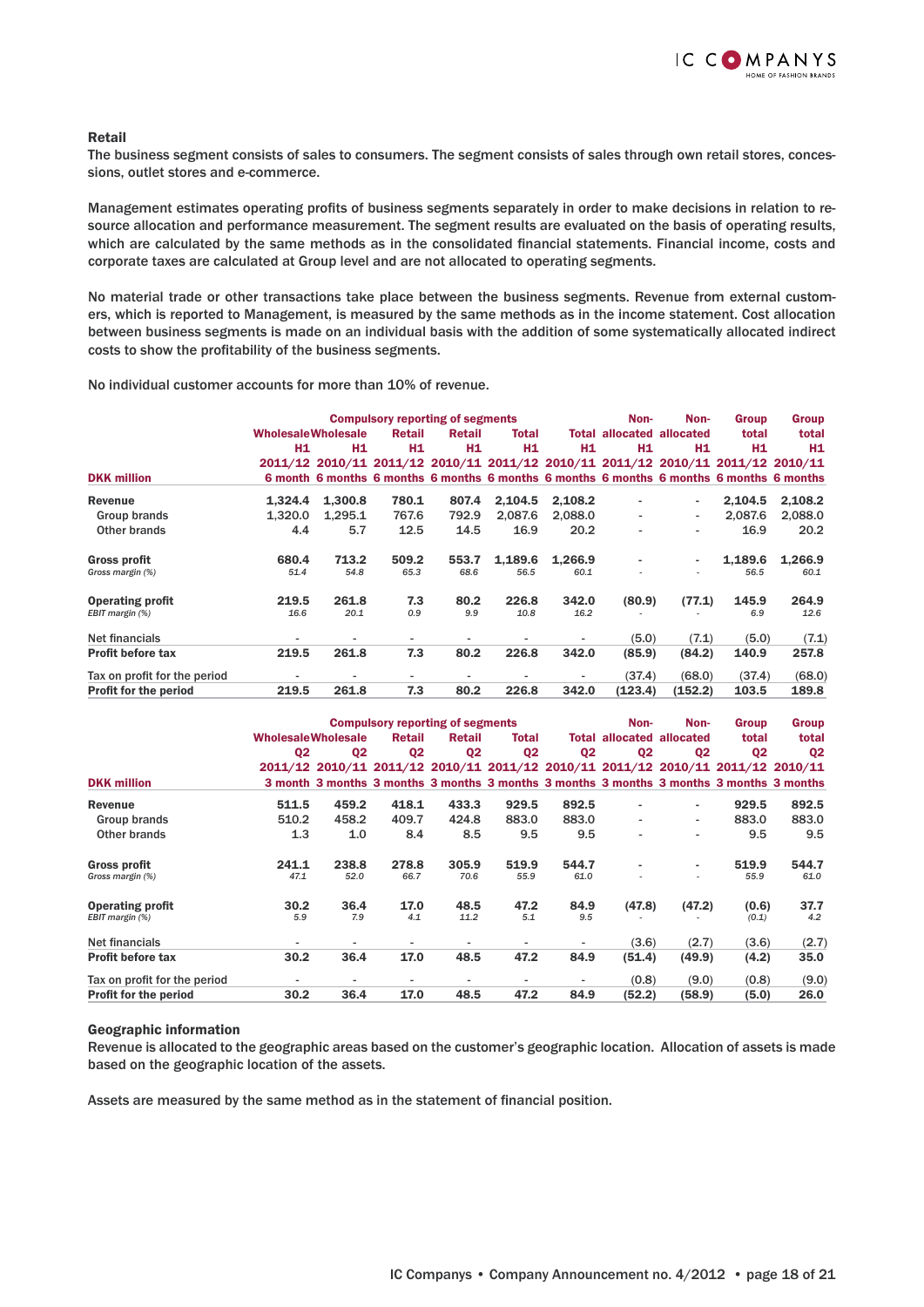

In all material aspects, geographic breakdown of Group revenue and assets can be done as follows:

|                                  |         | <b>Revenue</b>                                                                            |                |        |       | Compulsory reporting of assets* |       |       |       |       |
|----------------------------------|---------|-------------------------------------------------------------------------------------------|----------------|--------|-------|---------------------------------|-------|-------|-------|-------|
|                                  |         |                                                                                           | growth         | growth | share | share                           |       |       |       |       |
|                                  | H1      | H1                                                                                        | H <sub>1</sub> | Н1     | H1    | H1                              |       |       |       |       |
|                                  |         | 2011/12 2010/11 2011/12 2010/11 2011/12 2010/11                                           |                |        |       |                                 |       |       | share | share |
| <b>DKK million</b>               |         | 6 months 6 months 6 months 6 months 6 months 6 months 31,12,11 31,12,10 31,12,11 31,12,10 |                |        |       |                                 |       |       |       |       |
| Denmark (Residency)              | 416.5   | 407.8                                                                                     | 2%             | 9%     | 20%   | 19%                             | 343.6 | 332.8 | 53%   | 48%   |
| Sweden                           | 523.7   | 529.1                                                                                     | (1%)           | 21%    | 25%   | 25%                             | 190.7 | 195.5 | 29%   | 28%   |
| Norway                           | 222.9   | 211.4                                                                                     | 5%             | 17%    | 11%   | 10%                             | 16.0  | 19.6  | 2%    | 3%    |
| <b>Benelux countries</b>         | 206.8   | 222.9                                                                                     | (7%)           | 1%     | 10%   | 11%                             | 13.7  | 29.4  | 2%    | 4%    |
| <b>Eastern Europe and Russia</b> | 133.1   | 148.2                                                                                     | (10%)          | 17%    | 6%    | 7%                              | 35.2  | 46.5  | 5%    | 7%    |
| <b>Central Europe</b>            | 233.0   | 232.0                                                                                     | 0%             | 13%    | 11%   | 11%                             | 29.4  | 37.9  | 5%    | 6%    |
| <b>Rest of Europe</b>            | 253.8   | 258.3                                                                                     | (2%)           | 17%    | 12%   | 12%                             | 14.4  | 22.1  | 2%    | 3%    |
| <b>Rest of the World</b>         | 114.7   | 98.5                                                                                      | 16%            | (4%)   | 5%    | 5%                              | 9.8   | 10.1  | 2%    | 1%    |
| <b>Total</b>                     | 2.104.5 | 2.108.2                                                                                   | 0%             | 13%    | 100%  | 100%                            | 652.8 | 693.9 | 100%  | 100%  |

|                           |                |                                                                                           |                | <b>Revenue</b> |                |                | Compulsory reporting of assets* |       |       |       |
|---------------------------|----------------|-------------------------------------------------------------------------------------------|----------------|----------------|----------------|----------------|---------------------------------|-------|-------|-------|
|                           |                |                                                                                           | growth         | growth         | share          | share          |                                 |       |       |       |
|                           | Q <sub>2</sub> | Q <sub>2</sub>                                                                            | Q <sub>2</sub> | Q <sub>2</sub> | Q <sub>2</sub> | Q <sub>2</sub> |                                 |       |       |       |
|                           |                | 2011/12 2010/11 2011/12 2010/11 2011/12 2010/11                                           |                |                |                |                |                                 |       | share | share |
| <b>DKK million</b>        |                | 3 months 3 months 3 months 3 months 3 months 3 months 31.12.11 31.12.10 31.12.11 31.12.10 |                |                |                |                |                                 |       |       |       |
| Denmark (Residency)       | 203.3          | 187.8                                                                                     | 8%             | 6%             | 22%            | 21%            | 343.6                           | 332.8 | 53%   | 48%   |
| Sweden                    | 234.8          | 229.9                                                                                     | 2%             | 23%            | 25%            | 26%            | 190.7                           | 195.5 | 29%   | 28%   |
| Norway                    | 87.3           | 79.7                                                                                      | 10%            | 7%             | 9%             | 9%             | 16.0                            | 19.6  | 2%    | 3%    |
| <b>Benelux countries</b>  | 92.3           | 95.7                                                                                      | (4%)           | 5%             | 10%            | 11%            | 13.7                            | 29.4  | 2%    | 4%    |
| Eastern Europe and Russia | 61.7           | 73.6                                                                                      | (16%)          | 14%            | 7%             | 8%             | 35.2                            | 46.5  | 5%    | 7%    |
| <b>Central Europe</b>     | 101.9          | 93.6                                                                                      | 9%             | 28%            | 11%            | 10%            | 29.4                            | 37.9  | 5%    | 6%    |
| <b>Rest of Europe</b>     | 113.2          | 97.3                                                                                      | 16%            | 46%            | 12%            | 11%            | 14.4                            | 22.1  | 2%    | 3%    |
| <b>Rest of the World</b>  | 35.0           | 34.9                                                                                      | 0%             | (30%)          | 4%             | 4%             | 9.8                             | 10.1  | 2%    | $1\%$ |
| <b>Total</b>              | 929.5          | 892.5                                                                                     | 4%             | 14%            | 100%           | 100%           | 652.8                           | 693.9 | 100%  | 100%  |

\*Compulsory reporting of assets consists of non-current assets excluding deferred tax assets.

The Group sells clothing within a number of brands all characterised as "fashion wear". As a result, no Group products or services differentiate by comparison and separate information on products or services are consequently not provided.

### 5. Inventories

| <b>DKK million</b>                  | 31.12.2011 | 31.12.2010 | 30.06.2011 |
|-------------------------------------|------------|------------|------------|
| Raw material and consumables        | 34.9       | 22.0       | 30.4       |
| Finished goods and goods for resale | 382.5      | 324.1      | 355.0      |
| Goods in transit                    | 153.2      | 158.0      | 171.1      |
| <b>Total inventories</b>            | 570.6      | 504.1      | 556.5      |

Movements in inventory write-downs for the period:

| <b>DKK million</b>                   | 31.12.2011 | 31.12.2010 | 30.06.2011 |
|--------------------------------------|------------|------------|------------|
| Inventory write-downs at 1 July      | 120.6      | 130.1      | 130.1      |
| Write-downs for the period, addition | 33.6       | 40.1       | 47.7       |
| Write-downs for the period, reversal | (41.3)     | (48.1)     | (57.2)     |
| <b>Total write-downs</b>             | 112.9      | 122.1      | 120.6      |

## 6. Trade receivables

| <b>DKK million</b>         | 31.12.2011 | 31.12.2010 | 30.06.2011 |
|----------------------------|------------|------------|------------|
| Not yet due                | 333.9      | 282.4      | 257.4      |
| Due, 1-60 days             | 116.7      | 104.4      | 76.8       |
| Due, 61-120 days           | 24.1       | 36.9       | 28.8       |
| Due for more than 120 days | 43.9       | 50.0       | 44.1       |
| Gross trade receivables    | 518.6      | 473.7      | 407.1      |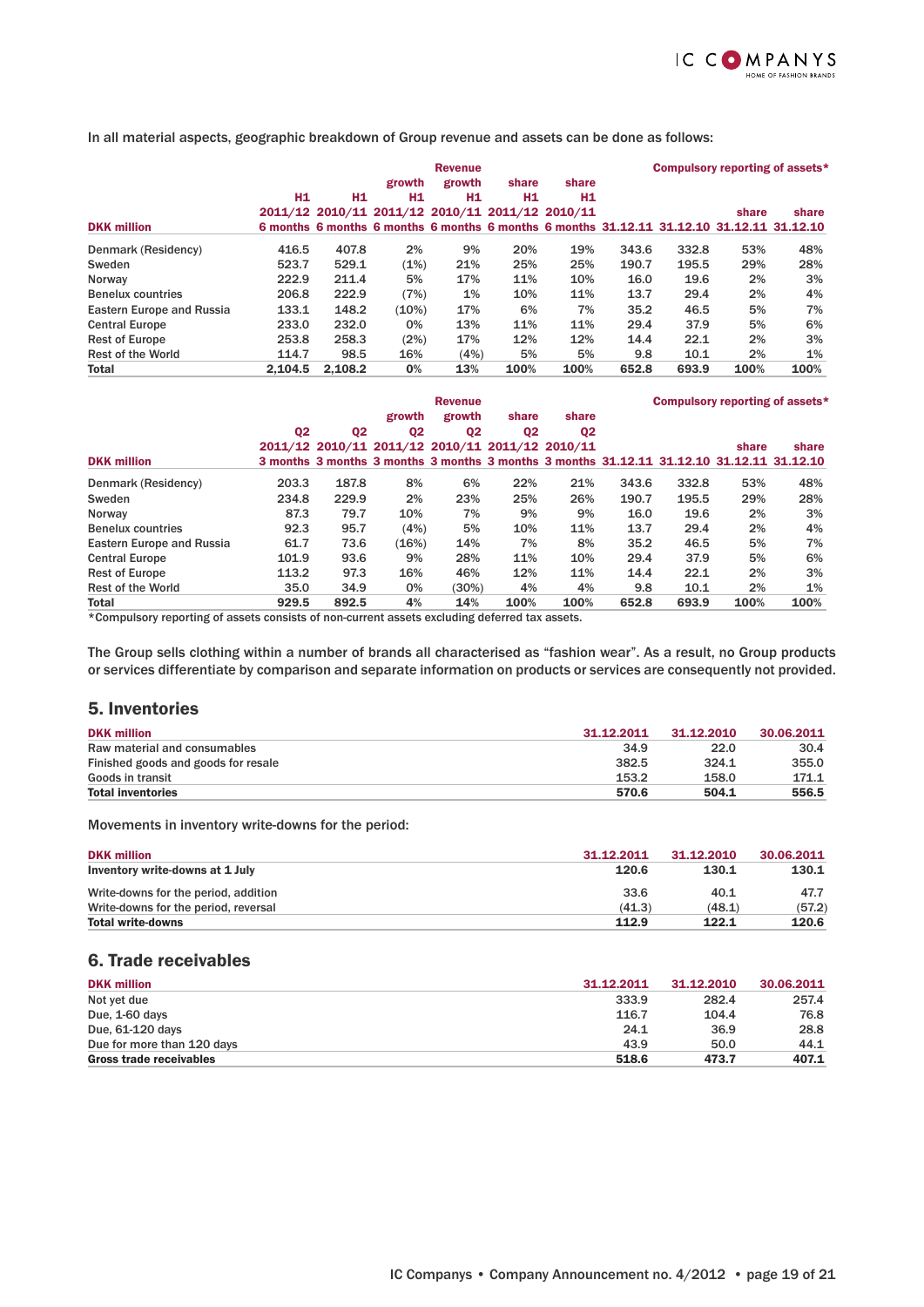

Change in write-downs regarding trade receivables:

| <b>DKK million</b>                       | 31.12.2011 | 31.12.2010 | 30.06.2011 |
|------------------------------------------|------------|------------|------------|
| Write-downs at 1 July                    | 49.1       | 72.2       | 72.2       |
| Foreign currency translation adjustments | (1.8)      | 0.2        | 4.3        |
| Change in write-downs for the period     | 4.3        | (7.6)      | (11.9)     |
| Realised loss for the period             | (5.8)      | (5.7)      | (15.5)     |
| <b>Total write-downs</b>                 | 45.8       | 59.1       | 49.1       |

## 7. Other receivables

| <b>DKK million</b>                       | 31.12.2011 | 31.12.2010 | 30.06.2011 |
|------------------------------------------|------------|------------|------------|
| <b>VAT</b>                               | 11.7       | 8.1        | 11.6       |
| Receivables from third party stores      | 2.5        | 2.3        | 2.3        |
| Credit card receivables                  | 14.5       | 10.5       | 9.5        |
| Unrealised gain on financial instruments | 60.4       | 21.1       | 2.0        |
| Sundry receivables                       | 30.3       | 14.6       | 20.0       |
| <b>Total other receivables</b>           | 119.4      | 56.6       | 45.4       |

## 8. Other liabilities

| <b>DKK million</b>                                            | 31.12.2011 | 31.12.2010 | 30.06.2011 |
|---------------------------------------------------------------|------------|------------|------------|
| VAT, customs and tax deducted from income at source           | 96.9       | 75.1       | 77.1       |
| Salaries, social security costs and holiday allowance payable | 118.5      | 117.3      | 125.6      |
| Unrealised loss on financial instruments                      | 2.1        | 78.0       | 78.9       |
| Severance payments                                            | 11.9       | 13.9       | 4.0        |
| Other costs payable                                           | 132.3      | 129.4      | 112.2      |
| <b>Total other liabilities</b>                                | 361.7      | 413.7      | 397.8      |

In other costs payable an amount of DKK 34 million (DKK 44 million) has been recognised which is due after 12 months.